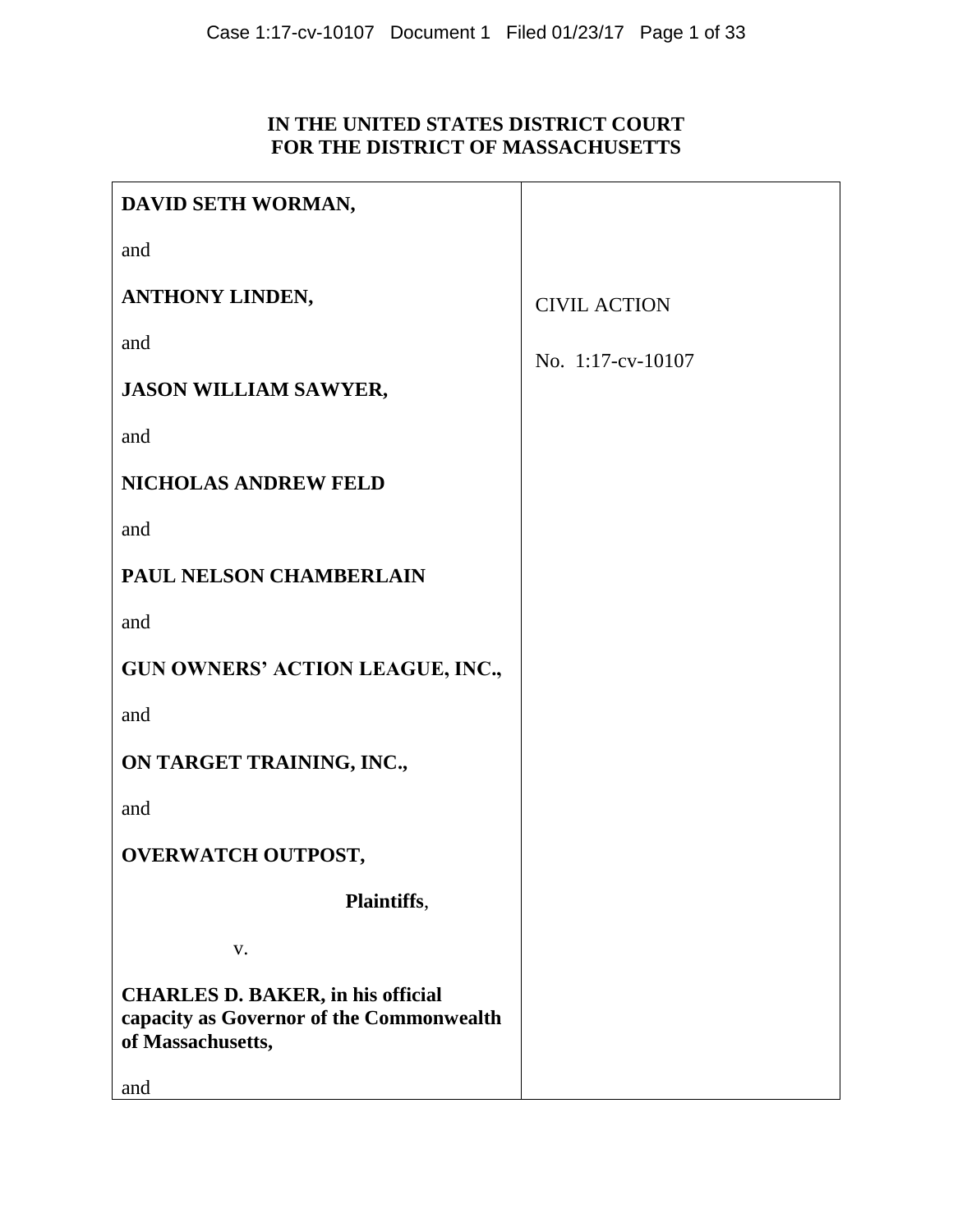| <b>MAURA HEALEY, in her official capacity</b><br>as Attorney General of the Commonwealth<br>of Massachusetts,                        |  |
|--------------------------------------------------------------------------------------------------------------------------------------|--|
| and                                                                                                                                  |  |
| <b>DANIEL BENNETT, in his official capacity</b><br>as the Secretary of the Executive Office of<br><b>Public Safety and Security,</b> |  |
| and                                                                                                                                  |  |
| <b>COLONEL RICHARD D. MCKEON, in his</b><br>official capacity as Superintendent of the<br><b>Massachusetts State Police,</b>         |  |
| and                                                                                                                                  |  |
| <b>MASSACHUSETTS STATE POLICE,</b>                                                                                                   |  |
| Defendants.                                                                                                                          |  |

## **COMPLAINT FOR DECLARATORY AND INJUNCTIVE RELIEF**

Plaintiffs, David Seth Worman, Anthony Linden, Jason William Sawyer, Nicholas Andrew Feld, Paul Nelson Chamberlain, Gun Owners' Action League, Inc., On Target Training, Inc., and Overwatch Outpost (collectively "Plaintiffs"), by and through their attorneys, file their complaint against Charles Baker, in his official capacity as Governor of the Commonwealth of Massachusetts; Maura Healey, in her official capacity as Attorney General of the Commonwealth of Massachusetts; Daniel Bennett, in his official capacity as the Secretary of the Executive Office of Public Safety and Security; Colonel Richard McKeon, in his official capacity as Superintendent of the Massachusetts State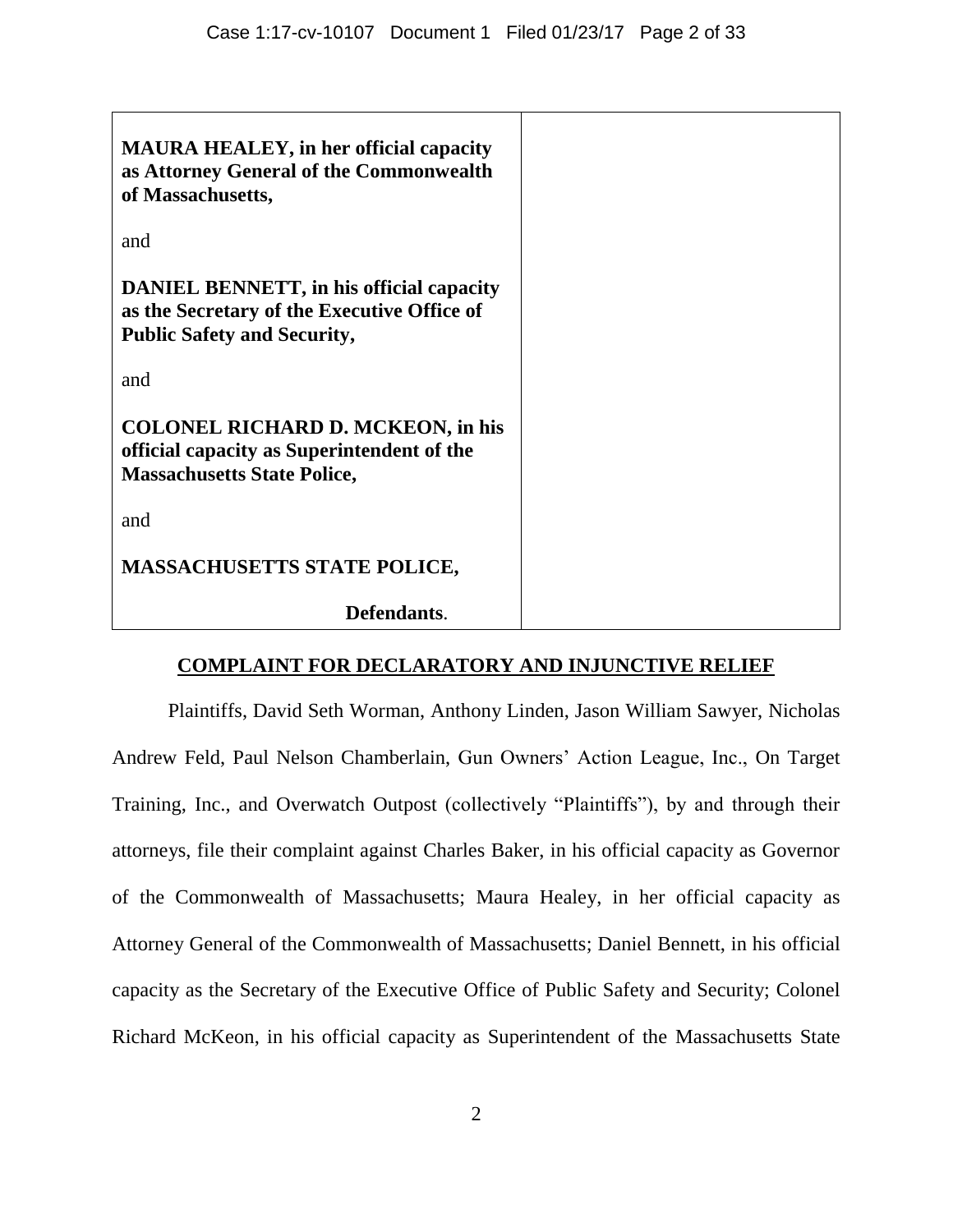Police; and Massachusetts State Police (collectively, "Defendants"), and state the following.

## **INTRODUCTION**

1. The Second Amendment enshrines "the right of the people to keep and bear arms" and declares that it "shall not be infringed." U.S. CONST. amend. II. The Second Amendment "elevates above all other interests the right of law-abiding, responsible citizens to use arms in defense of hearth and home." *District of Columbia v. Heller*, 554 U.S. 570, 635 (2008); *McDonald v. City of Chicago*, 561 U.S. 742 (2010) (applying the Second Amendment to the States through the Due Process clause of the Fourteenth Amendment). The Second Amendment protects "arms" that are "in common use . . . for lawful purposes like self-defense." *Heller*, 554 U.S. at 624.

2. Massachusetts prohibits firearms it pejoratively defines as "assault weapons," which is a non-technical, entirely fabricated, and political term of uncertain definition and scope. 1 Included within the prohibition are certain specifically identified long guns, including AR-15 and AK-47 models, which are by far the most popular rifles in the country, and many other popular firearms, as well as their "copies or duplicates" (collectively, "Banned Firearms"). The phrase "copies or duplicates" is not defined in Massachusetts law or by any court's decision and is susceptible to many different interpretations. Since 1998, however, many firearms that are similar to the enumerated

 $\overline{\phantom{a}}$ 

<sup>&</sup>lt;sup>1</sup> "Prior to 1989, the term "assault weapon" did not exist in the lexicon of firearms. It is a political term, developed by anti-gun publicists to expand the category of "assault rifles" so as to allow an attack on as many additional firearms as possible on the basis of undefined "evil" appearance.'" *Stenberg v. Carhart*, 530 U.S. 914, 1001 n.16 (2000) (Thomas, J., dissenting) (quoting Kobayashi & Olson, *In Re 101 California Street*: *A Legal and Economic Analysis of Strict Liability For The Manufacture And Sale Of "Assault Weapons,"* 8 Stan. L. & Pol'y Rev. 41, 43  $(1997)$ ).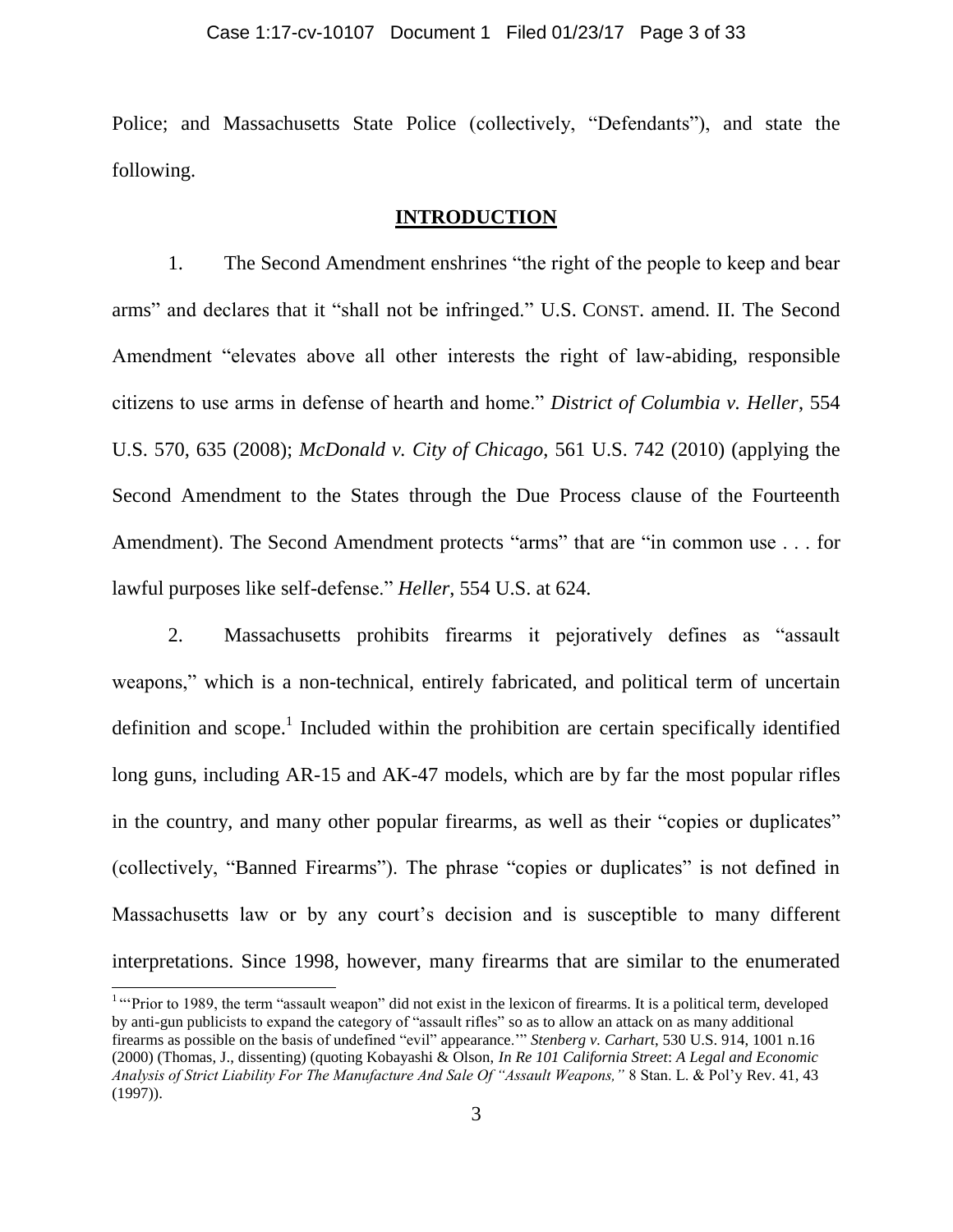## Case 1:17-cv-10107 Document 1 Filed 01/23/17 Page 4 of 33

Banned Firearms have been sold and transferred with the explicit consent and approval of Defendants—without being considered "copies or duplicates." These similar firearms became known as "Massachusetts Compliant Firearms."

3. Defendant Healey issued a so-called "Notice of Enforcement," dated July 20, 2016 (the "Notice of Enforcement"), that purported to define the phrase "copies or duplicates" in a way unprecedented in the history of firearms regulations and vastly expanded Massachusetts' prohibition to ban an entire class of popular firearms commonly kept for lawful purposes, including those known as Massachusetts Compliant Firearms.

4. The Notice of Enforcement retroactively criminalizes the transfers of tens of thousands of Massachusetts Compliant Firearms that Defendants or their predecessors had approved as lawful transfers at the time such transfers occurred. Despite Defendants' prior approvals, Defendant Healey unilaterally decreed that thousands of Massachusetts residents are suddenly criminals simply for having exercised their Second Amendment rights.

5. The convoluted tests for determining if a firearm is a "copy or duplicate" set forth in the Notice of Enforcement do not cure the vagueness inherent in the statutory phrase "copies or duplicates," as described in more detail below, because they do not put a citizen of average intelligence on notice of what conduct is prohibited. The tests require a citizen to know the inner workings of every Enumerated Banned Firearm listed by model in the General Laws of Massachusetts as well as the inner workings of every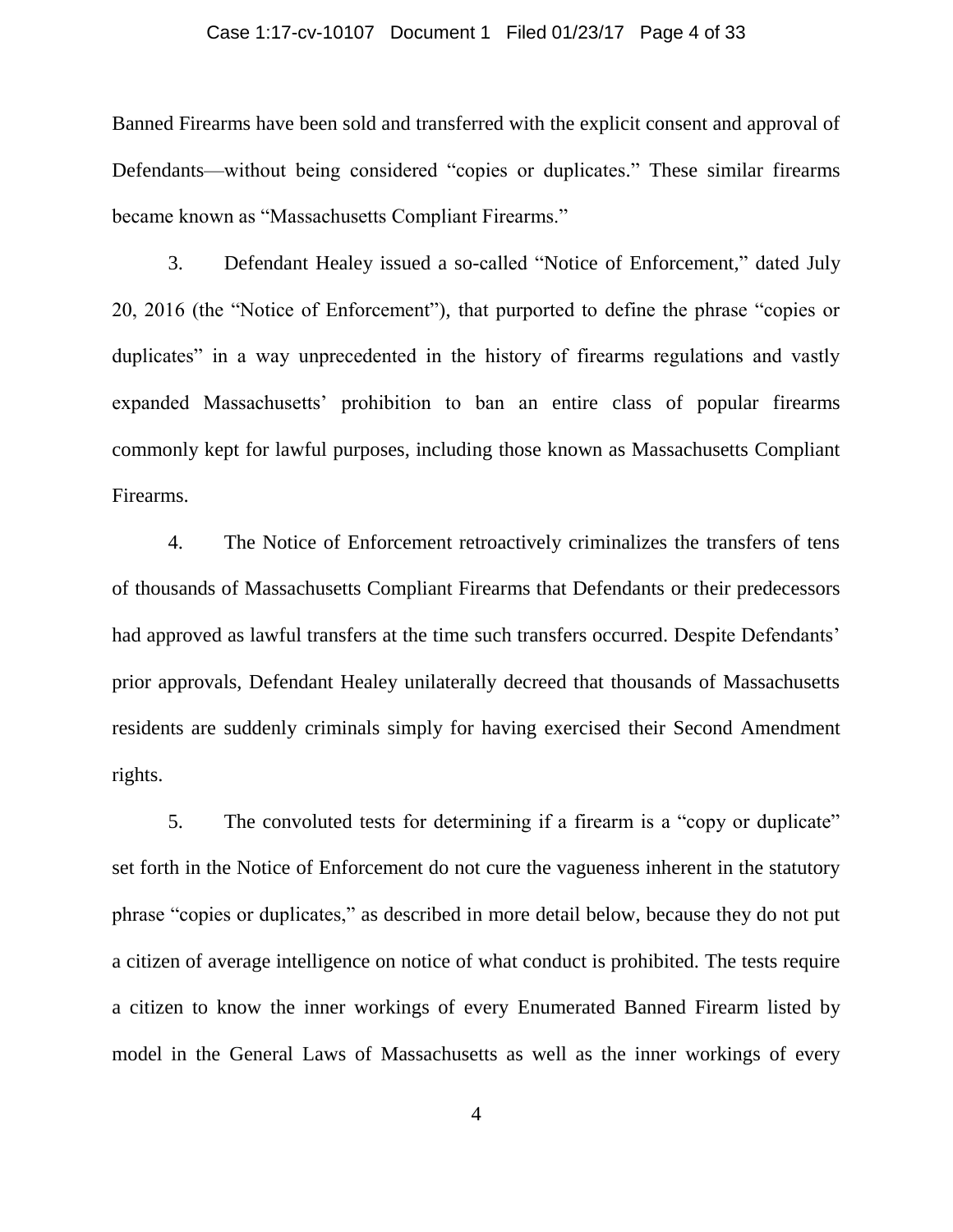## Case 1:17-cv-10107 Document 1 Filed 01/23/17 Page 5 of 33

questionable firearm to determine if they are interchangeable. This is undoubtedly beyond the ken of the average citizen. Moreover, in addition to the two tests set forth in the Notice of Enforcement, other factors such as the marketing of a particular firearm are "relevant" to determining if that firearm is a "copy or duplicate." No information is provided regarding what it means to be "relevant." These serious deficiencies prevent citizens from being able to understand the phrase "copies or duplicates," in violation of the Due Process clause of the Fourteenth Amendment.

6. The Notice of Enforcement upends decades of settled custom and practice in Massachusetts, retroactively criminalizes decades of legal behavior and transactions, and broadens a ban on a class of constitutionally protected firearms that cannot pass any level of constitutional scrutiny under the Second Amendment.

7. Massachusetts also prohibits the acquisition and possession of standard magazines with a capacity of greater than ten rounds ("Banned Magazines"). This prohibition prevents law-abiding, responsible citizens such as Plaintiffs from acquiring and possessing standard capacity magazines for their firearms, which unconstitutionally restricts Plaintiffs' ability to defend themselves in their homes.

8. Desiring to acquire these constitutionally protected firearms and magazines, but credibly fearing prosecution, Plaintiffs bring this suit to protect their rights under both the Second and Fourteenth Amendments to the United States Constitution. Plaintiffs seek (i) to protect their Second Amendment right to acquire and possess constitutionally protected firearms and magazines, (ii) to prevent Defendants from enforcing the Notice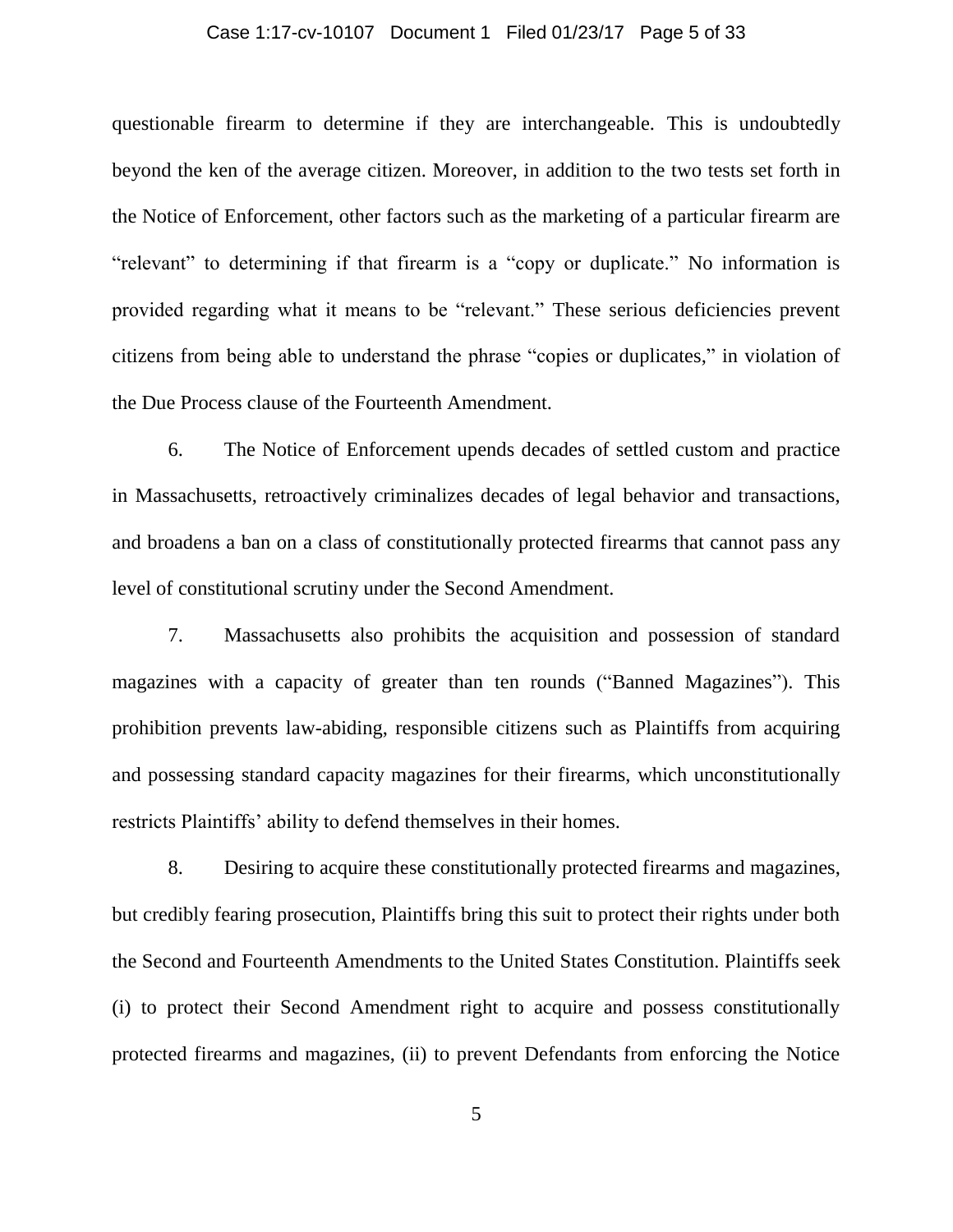## Case 1:17-cv-10107 Document 1 Filed 01/23/17 Page 6 of 33

of Enforcement retroactively to transactions that were legal at the time they occurred, and (iii) to prevent Defendants from enforcing an unconstitutionally vague law.

9. Plaintiffs respectfully request that this Court (i) declare that Mass. Gen. Laws ch. 140, §§ 121, 131M (collectively, "Challenged Laws") and the Notice of Enforcement infringe Plaintiffs' constitutional rights and cannot be enforced and (ii) enjoin Defendants preliminarily and permanently from enforcing Massachusetts' prohibition of constitutionally protected firearms and magazines.

## **PARTIES**

10. Plaintiff David Worman is a resident of Massachusetts and a citizen of the United States. Plaintiff Worman currently owns a firearm that was lawfully sold to him in Massachusetts after the enactment of the Challenged Laws but before Defendant Healey issued the Notice of Enforcement. Plaintiff Worman's firearm may be prohibited under the Notice of Enforcement as described further below.

11. Plaintiff Anthony Linden is a resident of Massachusetts and a citizen of the United States. Plaintiff Linden currently owns a firearm that was lawfully sold to him in Massachusetts after the enactment of the Challenged Laws but before Defendant Healey issued the Notice of Enforcement. Plaintiff Linden's firearm may be prohibited under the Notice of Enforcement as described further below.

12. Plaintiff Jason Sawyer is a resident of Massachusetts and a citizen of the United States. Plaintiff Sawyer currently owns a firearm that was lawfully sold to him in Massachusetts after the enactment of the Challenged Laws but before Defendant Healey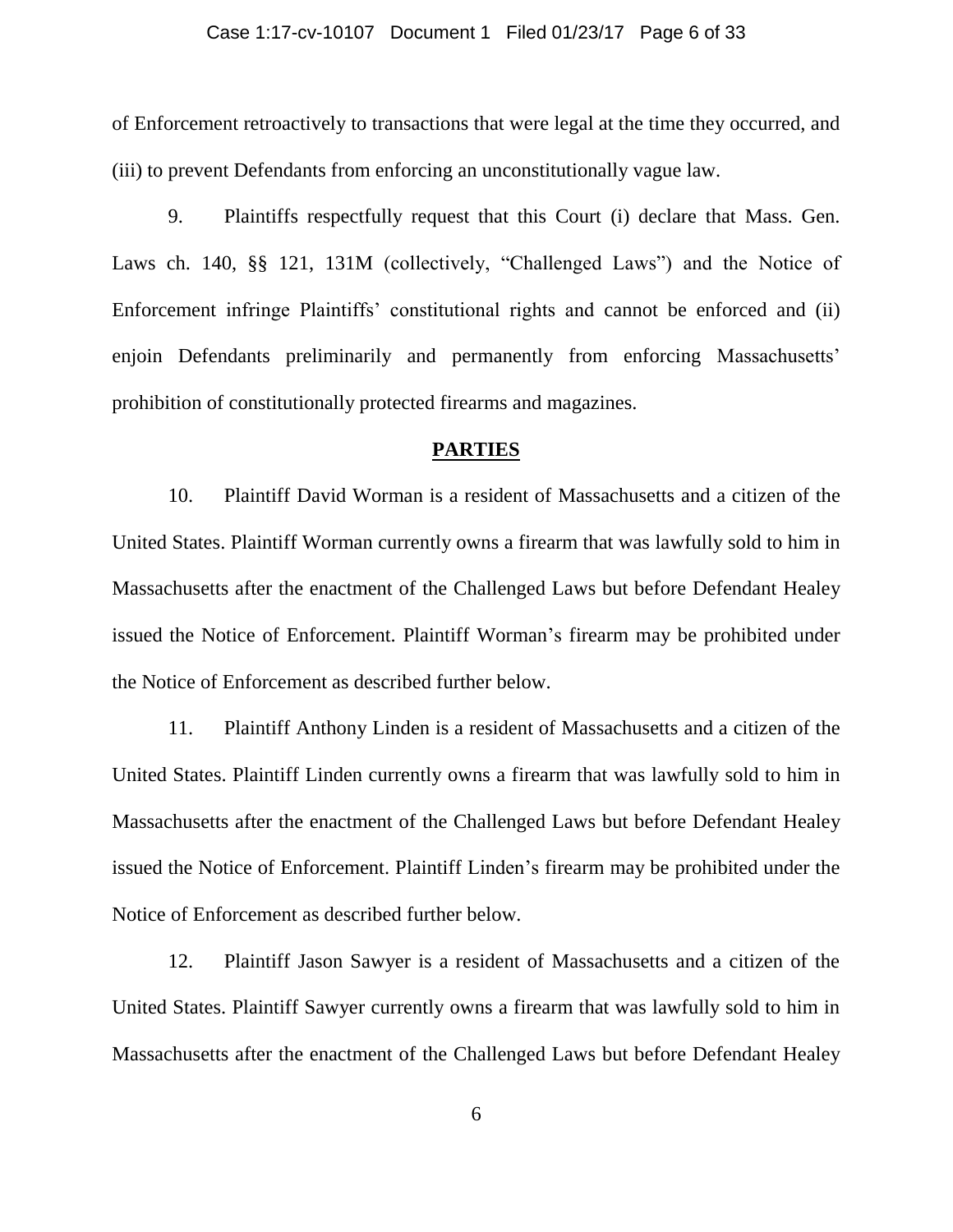## Case 1:17-cv-10107 Document 1 Filed 01/23/17 Page 7 of 33

issued the Notice of Enforcement. Plaintiff Sawyer's firearm may be prohibited under the Notice of Enforcement as described further below.

13. Plaintiff Nicholas Feld is a resident of Massachusetts and a citizen of the United States. Plaintiff Feld wishes to purchase firearms and magazines that are banned and would do so but for the prohibition. Plaintiff Feld would keep these firearms and magazines in the home for self-defense and other lawful purposes.

14. Plaintiff Paul Chamberlain is a resident of Massachusetts and a citizen of the United States. Plaintiff Chamberlain wishes to purchase firearms and magazines that are banned and would do so but for the prohibition. Plaintiff Chamberlain would keep these firearms and magazines in the home for self-defense and other lawful purposes.

15. Each individual Plaintiff is otherwise eligible under the laws of the United States and the Commonwealth of Massachusetts to receive and possess firearms and magazines, including the Banned Firearms and Magazines. Each individual Plaintiff intends to and, but for the credible threat of prosecution under the Challenged Laws, would purchase the Banned Firearms and Magazines to keep in their homes for selfdefense and other lawful purposes.

16. Plaintiff Gun Owners' Action League, Inc. ("GOAL"), a nonprofit corporation, is an organization dedicated to promoting safe and responsible firearms ownership, marksmanship competition, and hunter safety throughout Massachusetts. GOAL advocates on behalf of its individual members. Its individual members include both individual firearm owners as well as firearm and marksmanship clubs. Its individual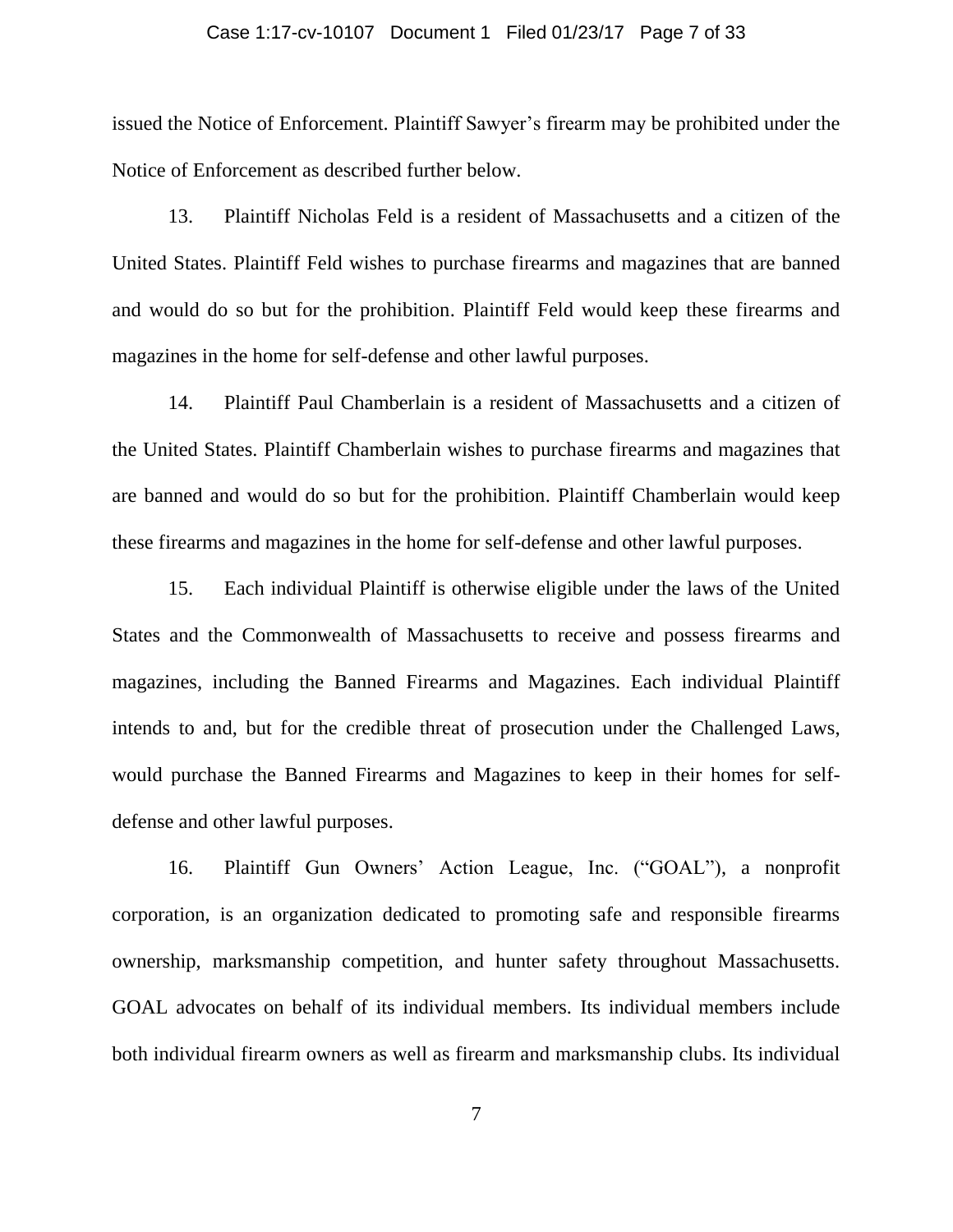## Case 1:17-cv-10107 Document 1 Filed 01/23/17 Page 8 of 33

members would purchase the constitutionally protected firearms and magazines prohibited by Massachusetts but for the credible threat of prosecution under the Challenged Laws. Furthermore, members of GOAL currently own firearms, which were lawfully sold to them in Massachusetts, after the enactment of the Challenged Laws but before Defendant Healey issued the Notice of Enforcement, that are prohibited under the Notice of Enforcement.

17. GOAL brings suit on its own behalf and on behalf of its members.

18. Plaintiff On Target Training, Inc. ("On Target"), a domestic profit corporation, is a Massachusetts entity with a principal place of business in Massachusetts. On Target possesses a valid federal firearms license, which permits it to buy, sell, import, and manufacture firearms, magazines and ammunition within Massachusetts. Until the effective date of the Challenged Laws, On Target sold the Banned Firearms and Magazines. On Target intends to and, but for the credible threat of prosecution under the Challenged Laws, would continue to sell these constitutionally protected firearms and magazines. Additionally, until the effective date of the Notice of Enforcement, On Target lawfully sold Massachusetts Compliant Firearms that are banned under the tests set forth in the Notice of Enforcement. On Target suffers ongoing economic harm because it can no longer sell these constitutionally protected firearms and magazines. On Target suffers further harm because of the vagueness of the Notice of Enforcement, which prevents it from knowing what firearms it can lawfully sell.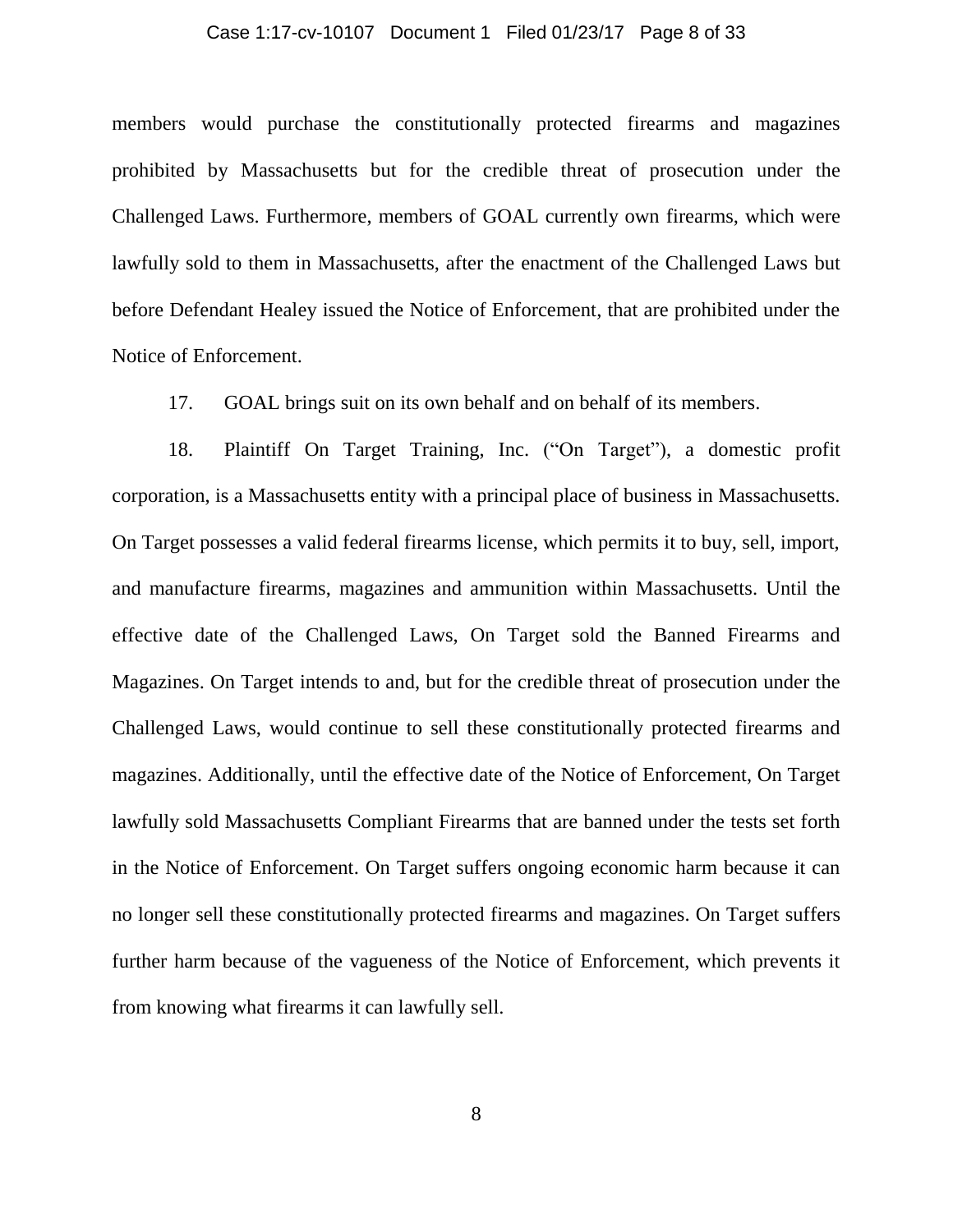## Case 1:17-cv-10107 Document 1 Filed 01/23/17 Page 9 of 33

19. Plaintiff Overwatch Outpost ("Overwatch"), a sole proprietorship, is a Massachusetts entity with a principal place of business in Massachusetts. Overwatch possesses a valid federal firearms license, which permits it to buy, sell, import, and manufacture firearms, magazines and ammunition within Massachusetts. Until the effective date of the Challenged Laws, Overwatch sold the Banned Firearms and Magazines. Overwatch intends to and, but for the credible threat of prosecution under the Challenged Laws, would continue to sell these constitutionally protected firearms and magazines. Additionally, until the effective date of the Notice of Enforcement, Overwatch lawfully sold Massachusetts Compliant Firearms that are banned under the tests set forth in the Notice of Enforcement. Overwatch suffers ongoing economic harm because it can no longer sell these constitutionally protected firearms and magazines. Overwatch suffers further harm because of the vagueness of the Notice of Enforcement, which prevents it from knowing what firearms it can lawfully sell.

20. On Target and Overwatch are suffering a significant loss of income by virtue of Defendants' enforcement of the Challenged Laws. They can and do represent the interests of their customers and potential customers in exercising their Second Amendment rights by acquiring the Banned Firearms and Magazines. Furthermore, they are under a credible threat of prosecution and loss of license for violations of the Challenged Laws as currently being enforced pursuant to the Notice of Enforcement.

21. Defendant Charles D. Baker, Jr., is the Governor of the Commonwealth of Massachusetts. As Governor, Defendant Baker serves as the "supreme executive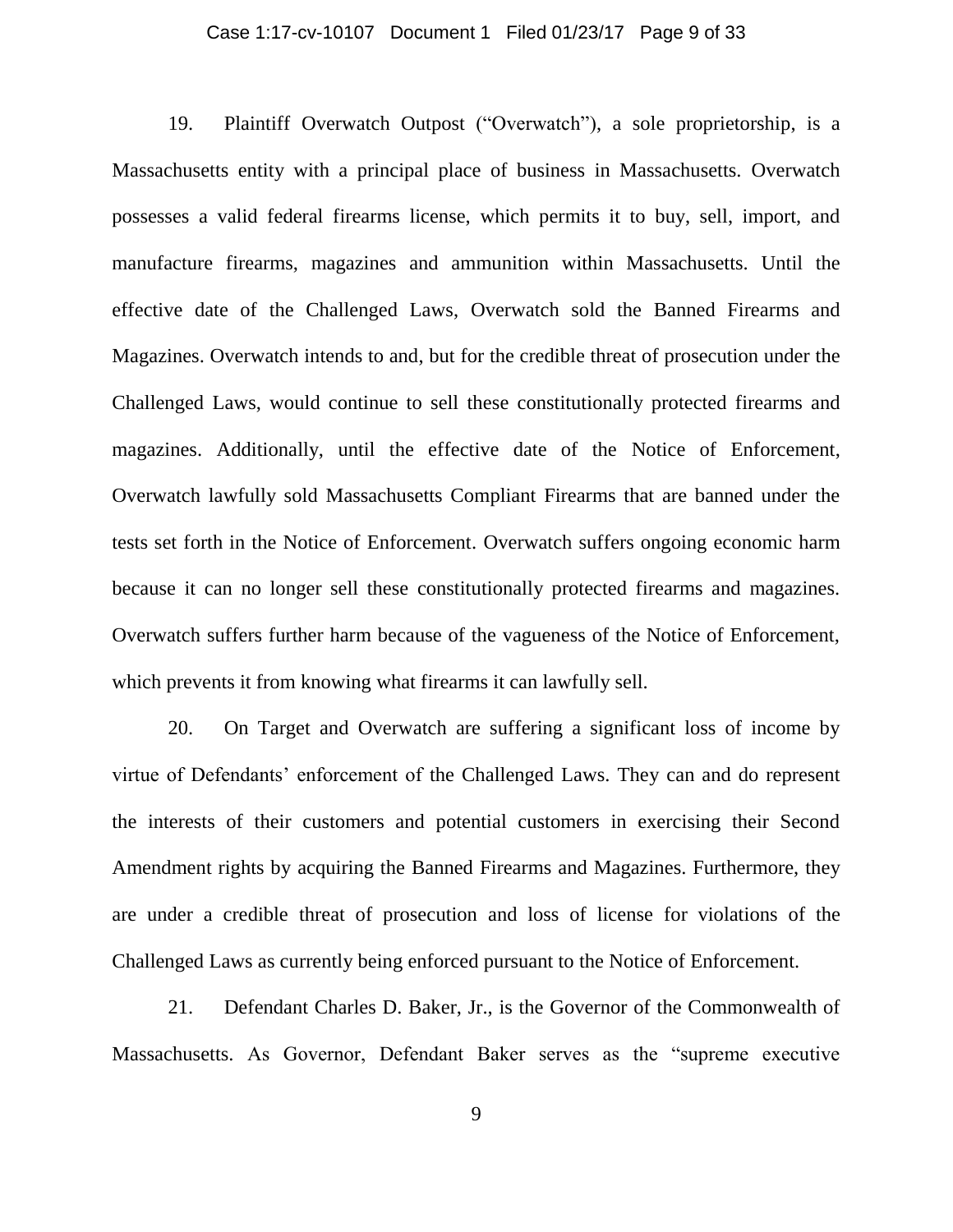## Case 1:17-cv-10107 Document 1 Filed 01/23/17 Page 10 of 33

magistrate" of the government of Massachusetts and is ultimately responsible for the enforcement of the laws of Massachusetts including the challenged prohibition. MASS. CONST. ch. II, § 1.

22. Defendant Maura Healey is the Attorney General of the Commonwealth of Massachusetts. As Attorney General, Defendant Healey is the executive and administrative officer in charge of supervising the Office of the Attorney General and is the chief lawyer and law enforcement officer in Massachusetts with authority to prosecute violators of the law, including the challenged laws, on behalf of Massachusetts. *See* MASS. GEN. LAWS ch. 12, § 3.

23. Defendant Daniel Bennett is the Secretary of the Executive Office of Public Safety and Security. As Secretary, Defendant Bennett is responsible for overseeing the operations of the Executive Office of Public Safety and Security, including the Firearms Records Bureau, which maintains records of all firearm transfers in Massachusetts.

24. Defendant Col. Richard D. McKeon is the Superintendent of the Massachusetts State Police. As Superintendent of the Massachusetts State Police, Defendant McKeon is responsible for enforcing the challenged laws and for overseeing the operations of Defendant Massachusetts State Police.

25. Defendant Massachusetts State Police is the state-wide law enforcement agency responsible for enforcing the laws of Massachusetts, including the challenged laws.

26. All individual Defendants are being sued in their official capacities only.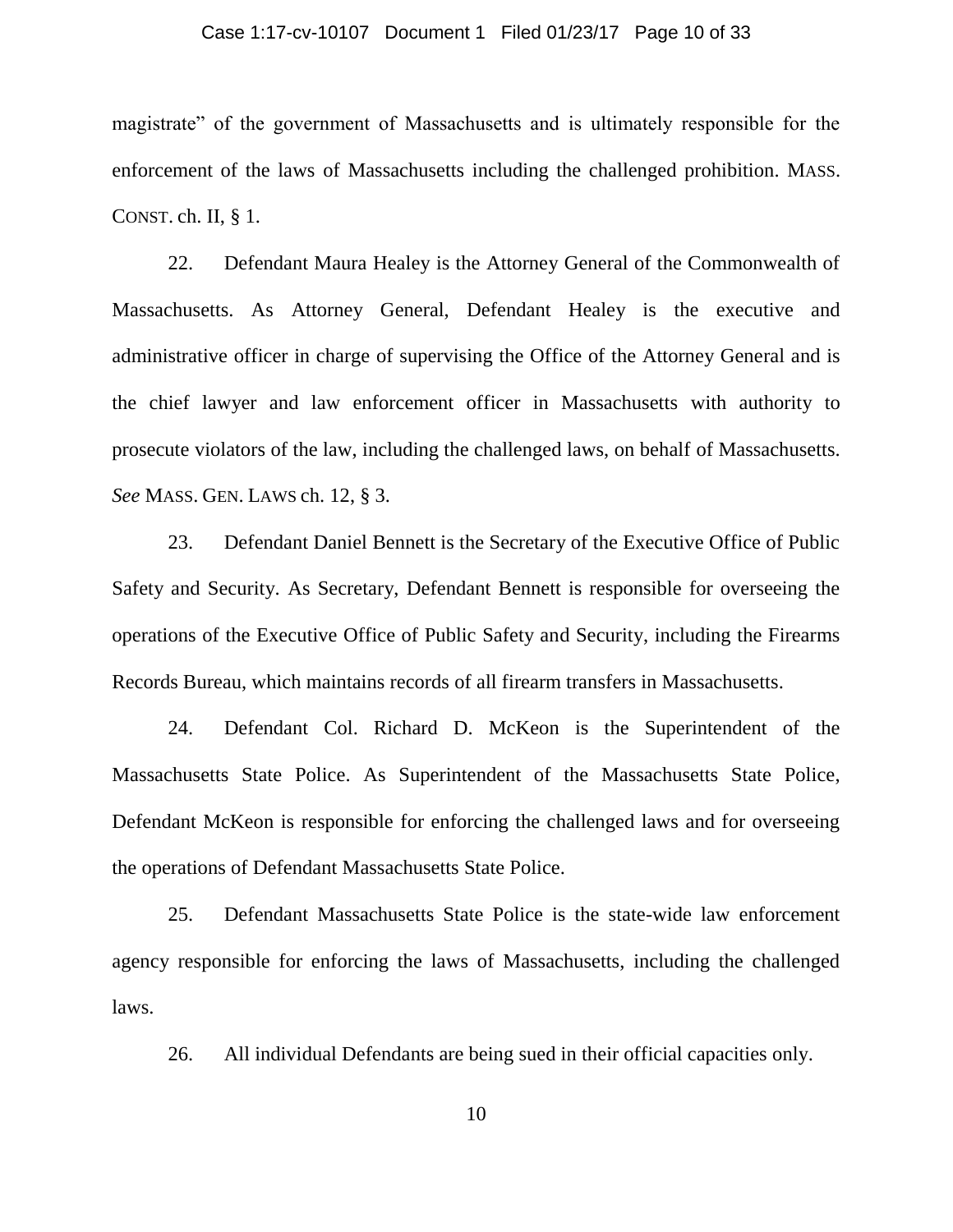## **JURISDICTION**

27. Jurisdiction is founded on 28 U.S.C. § 1331 because this action arises under the Constitution of the United States, and under 28 U.S.C. § 1343(3) because this action seeks to redress the deprivation under color of the laws, statutes, ordinances, regulations, customs, and usages of the Commonwealth of Massachusetts, of rights, privileges, or immunities secured by the United States Constitution.

28. This action for a violation of Plaintiffs' constitutional rights is brought under 42 U.S.C. § 1983 and seeks a declaratory judgment and injunctive relief under to 28 U.S.C. §§ 2201 and 2202, as well as attorneys' fees under to 42 U.S.C. § 1988.

29. Venue lies in this District under to 28 U.S.C. § 1391(b) because the events giving rise to Plaintiffs' causes of action arose in the district in which this action is brought.

## **FACTS**

## **The Banned Firearms and Magazines Are Constitutionally Protected**

30. The Banned Firearms are commonly kept in the home by law-abiding, responsible citizens for lawful purposes, including self-defense.

31. With one exception, the Banned Firearms are all semi-automatic, $\alpha^2$  meaning that they fire only once with each pull of the trigger, no matter how long the trigger is held. Semi-automatic firearms have been in use by the civilian population for over a

 $\overline{\phantom{a}}$ 

<sup>&</sup>lt;sup>2</sup> The statutory language of the ban ("Avtomat Kalashnikovs  $(AK)$  (all models)") would include fully automatic versions of "AK" firearms. Fully automatic firearms are regulated under federal law, and Plaintiffs do not challenge Massachusetts' prohibition of fully automatic "AK" rifles.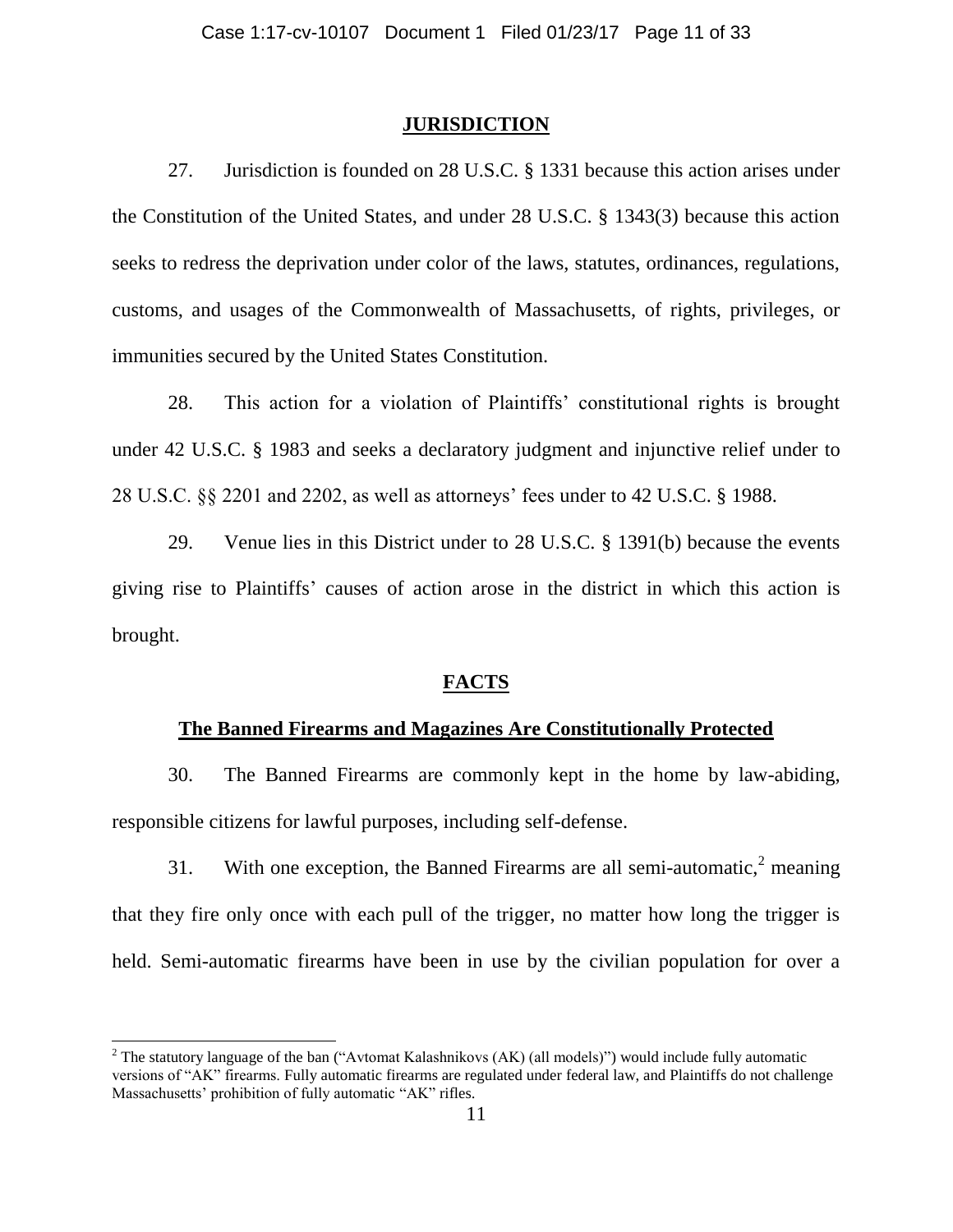## Case 1:17-cv-10107 Document 1 Filed 01/23/17 Page 12 of 33

century, and there is no evidence demonstrating a historical prohibition on their ownership.

32. The Banned Firearms include the most popular rifles sold today: AR- and AK-platform rifles. Between 1990 and 2014, more than 11 million rifles based on these platforms were manufactured or imported into the United States. In 2014 alone, approximately 1,228,000 firearms based on these platforms were manufactured or sold in the United States. In 2012 alone, the Banned Firearms accounted for twenty percent of all retail firearm sales. The Banned Firearms are the most popular rifles sold in America today and have been for some time.

33. Purchasers consistently report that one of the most important reasons for their purchase of a Banned Firearm is self-defense. The Bureau of Alcohol, Tobacco, and Firearms confirmed over twenty-five years ago that the Banned Firearms are useful in self-defense.

34. There are significant reasons that an individual would choose a Banned Firearm for self-defense. Handguns are significantly less accurate than long guns, are more difficult to steady, and absorb less recoil than long guns. These factors combine to make handguns substantially more difficult to fire accurately, especially when under stress.

35. Other lawful purposes for which the Banned Firearms are purchased include hunting, competitive shooting, and target shooting. As but one example, the

12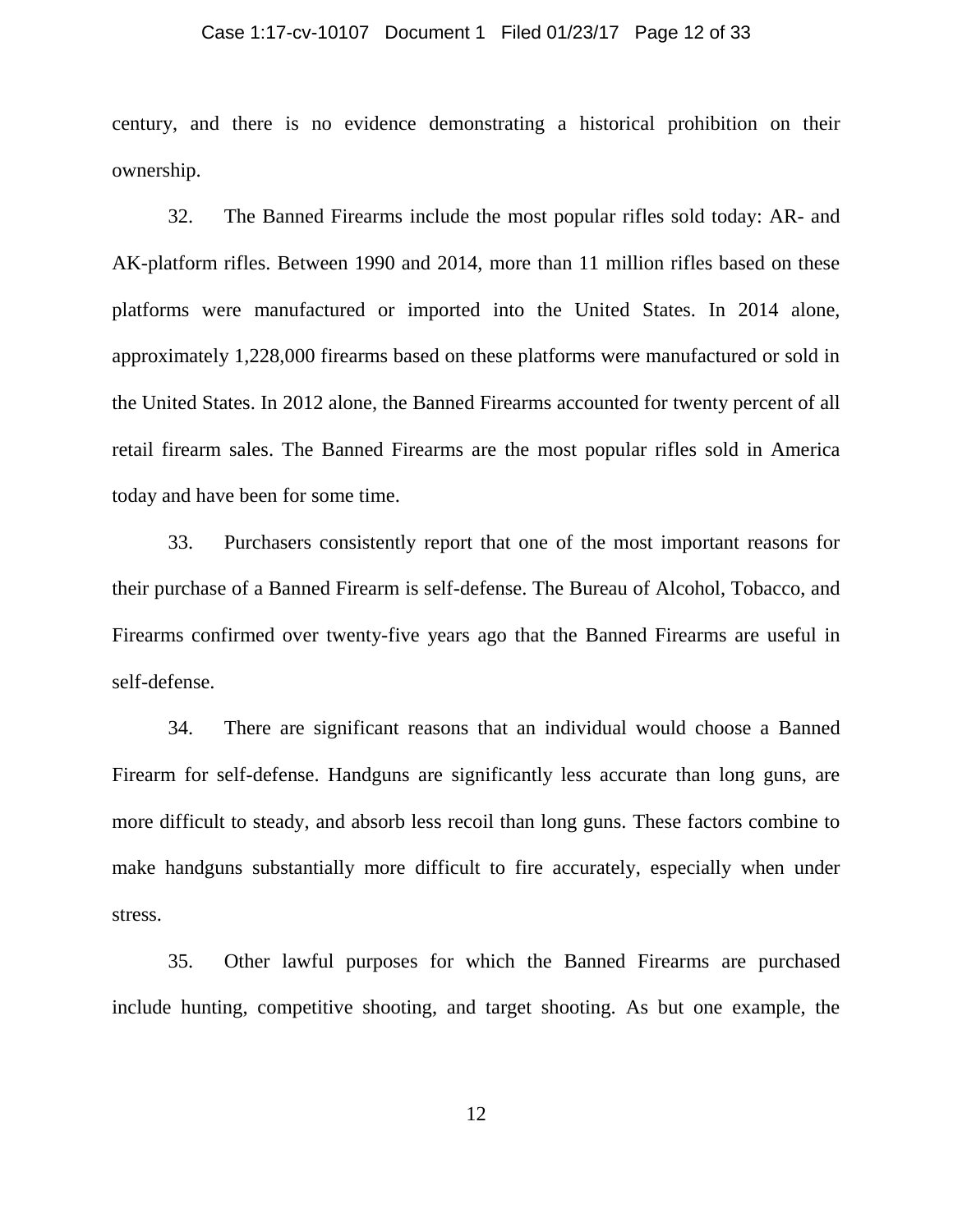## Case 1:17-cv-10107 Document 1 Filed 01/23/17 Page 13 of 33

winner of the prestigious United States Civilian Marksmanship Program National Match has used an AR-platform rifle for the last quarter of a century.

36. The United States Supreme Court has recognized that the Banned Firearms are traditionally considered lawful possessions. *Staples v. United States*, 511 U.S. 600, 612 (1994) (stating that AR-platform firearms are a class of firearms that "traditionally have been widely accepted as lawful possessions").

37. Magazines having a capacity of more than ten rounds are commonly kept by law-abiding citizens for lawful purposes. They are kept for self-defense because selfdefense situations are generally extremely stressful events, where changing magazines is near impossible. In fact, the desire to have more rounds of ammunition available without reloading has driven firearm design and development for centuries. The first commercially widespread firearms accepting detachable magazines with a capacity of more than ten rounds of ammunition became available at the turn of the 20th Century.

38. Banned Magazines are provided as standard equipment for nearly all semiautomatic pistols and rifles sold in the United States. Because the Second Amendment protects the right to possess firearms that are equipped with detachable magazines, there is an attendant right to possess the detachable magazines necessary to render the firearm operable.

39. There are approximately 105 million Banned Magazines in the United States as of 2014, and these magazines account for about fifty percent of all magazines in the nation.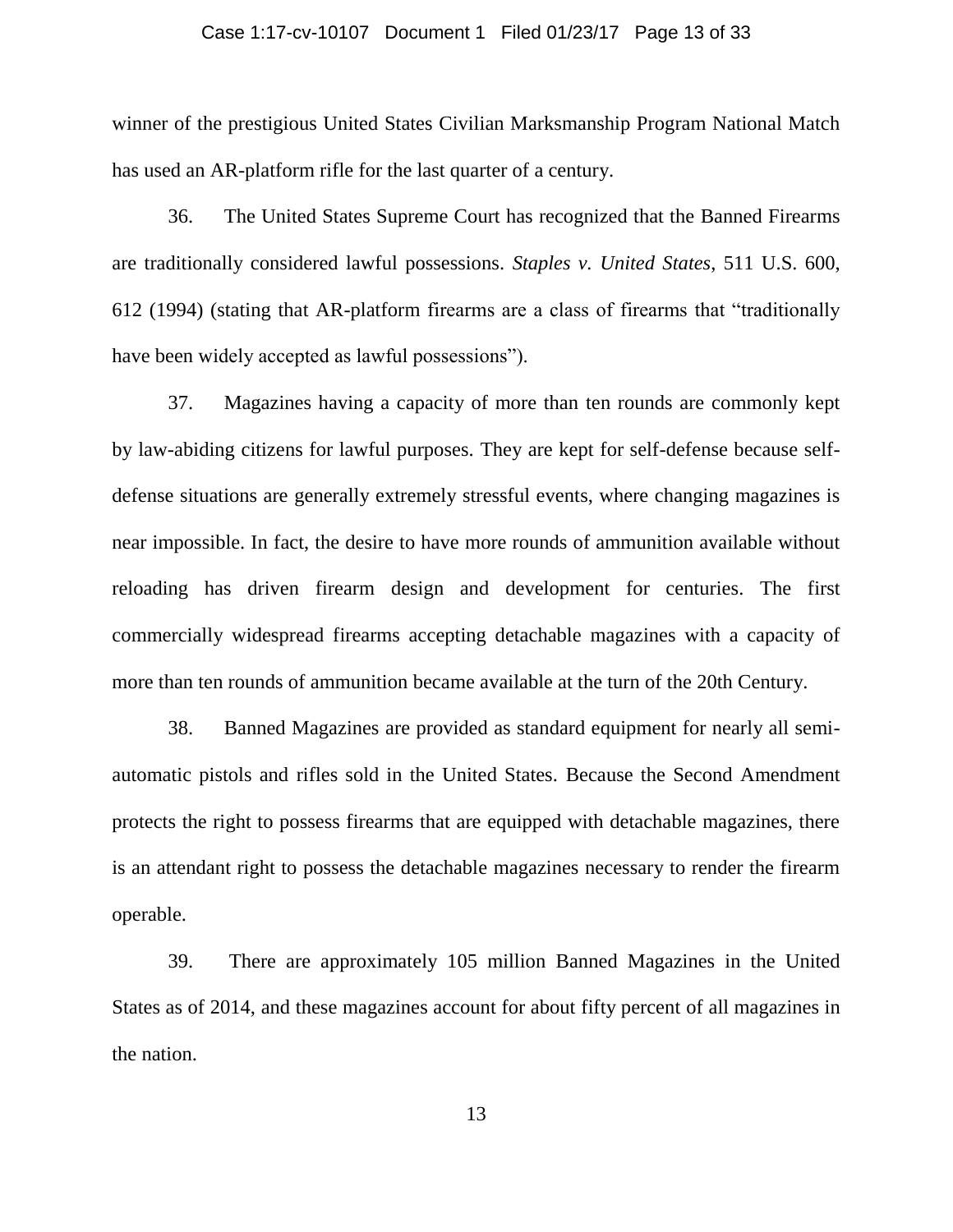## **Massachusetts Prohibits "Assault Weapons" and "Large Capacity Feeding Devices"**

40. In 1998, Massachusetts enacted a law mirroring the 1994 federal prohibition of "assault weapons," and "large capacity feeding devices." Public Safety and Recreational Firearms Use Protection Act, 18 U.S.C. § 921(a)(30) ("Federal Ban") (repealed 2004). Massachusetts law defines the term "assault weapon" to "have the same meaning as a semiautomatic weapon as defined in the federal Public Safety and Recreational Firearms Use Protection Act, 18 U.S.C. section 921(a)(30) as appearing in such section on September 13, 1994 and shall include":

any of the weapons, or copies or duplicates of the weapons, of any caliber, known as

- i. Avtomat Kalashnikov (AK) (all models);
- ii. Action Arms Israeli Military Industries UZI and Galil;
- iii. Beretta Ar70 (SC-70);
- iv. Colt AR-15;
- v. Fabrique National FN/FAL, FN/LAR, and FNC;
- vi. SWD M-10, M-11, M-11/9, and M-12;
- vii. Steyr AUG;
- viii. INTRATEC TEC-9, TEC-10, TEC-DC9, and TEC-22; and
- ix. Revolving cylinder shotguns, such as, or similar to, the Street Sweeper and Striker 12.

MASS. GEN. LAWS ch. 140 §121. Plaintiffs will refer to the firearms listed in subsections (i) through (ix) as "Enumerated Banned Firearms."

41. Because Massachusetts incorporates the Federal Ban's prohibitions, the Commonwealth also prohibits semi-automatic rifles that have the ability to accept a detachable magazine and at least two of the following features: (i) a folding or telescoping stock; (ii) a pistol grip that protrudes conspicuously beneath the action of the weapon; (iii) a bayonet mount; (iv) a flash suppressor or threaded barrel designed to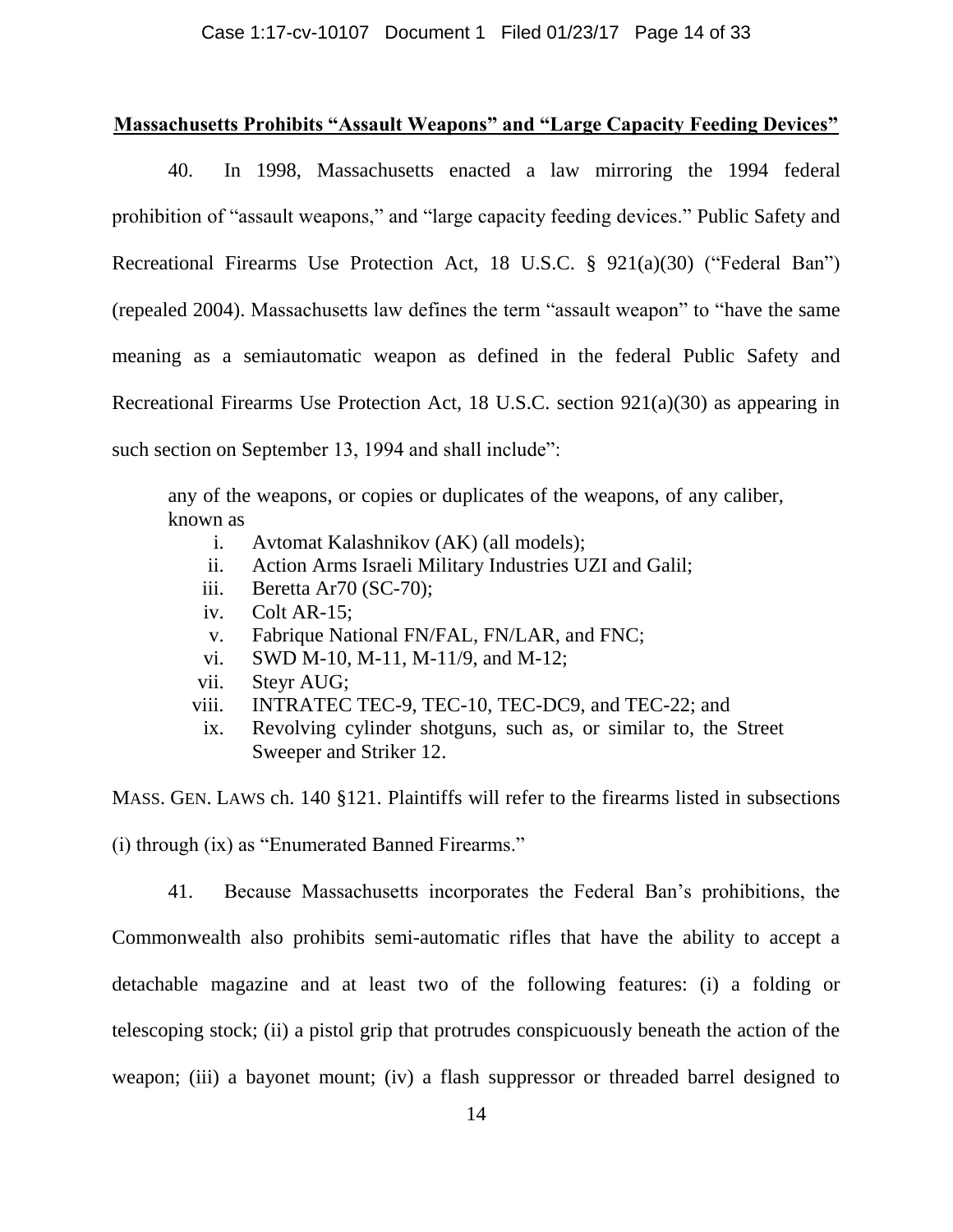accommodate a flash suppressor; and (v) a grenade launcher. 18 U.S.C. 921(a)(30) (1994).

42. Massachusetts prohibits possession and transfer of Banned Firearms and Magazines and imposes severe penalties for any violation:

No person shall sell, offer for sale, transfer or possess an assault weapon or a large capacity feeding device that was not otherwise lawfully possessed on September 13, 1994. Whoever not being licensed under the provisions of section 122 violates the provisions of this section shall be punished, for a first offense, by a fine of not less than \$1,000 nor more than \$10,000 or by imprisonment for not less than one year nor more than ten years, or by both such fine and imprisonment, and for a second offense, by a fine of not less than \$5,000 nor more than \$15,000 or by imprisonment for not less than five years nor more than 15 years, or by both such fine and imprisonment.

MASS. GEN. LAWS ch. 140 § 131M ("Firearm Prohibition Statute").

43. The only statutory safe harbor to this prohibition of common, popular firearms and standard magazines is that "[t]he provisions of [the Firearm Prohibition Statute] shall not apply to: (i) the possession by a law enforcement officer; or (ii) the possession by an individual who is retired from service with a law enforcement agency and is not otherwise prohibited from receiving such a weapon or feeding device from such agency upon retirement." *Id.*

44. The Federal Ban was repealed under its ten-year sunset provision on September 13, 2004. Despite studies uniformly showing that the Federal Ban failed to have an impact on violent crime rates or even the criminal use of the prohibited "assault weapons," Massachusetts nonetheless reaffirmed the Commonwealth's prohibition in 2004.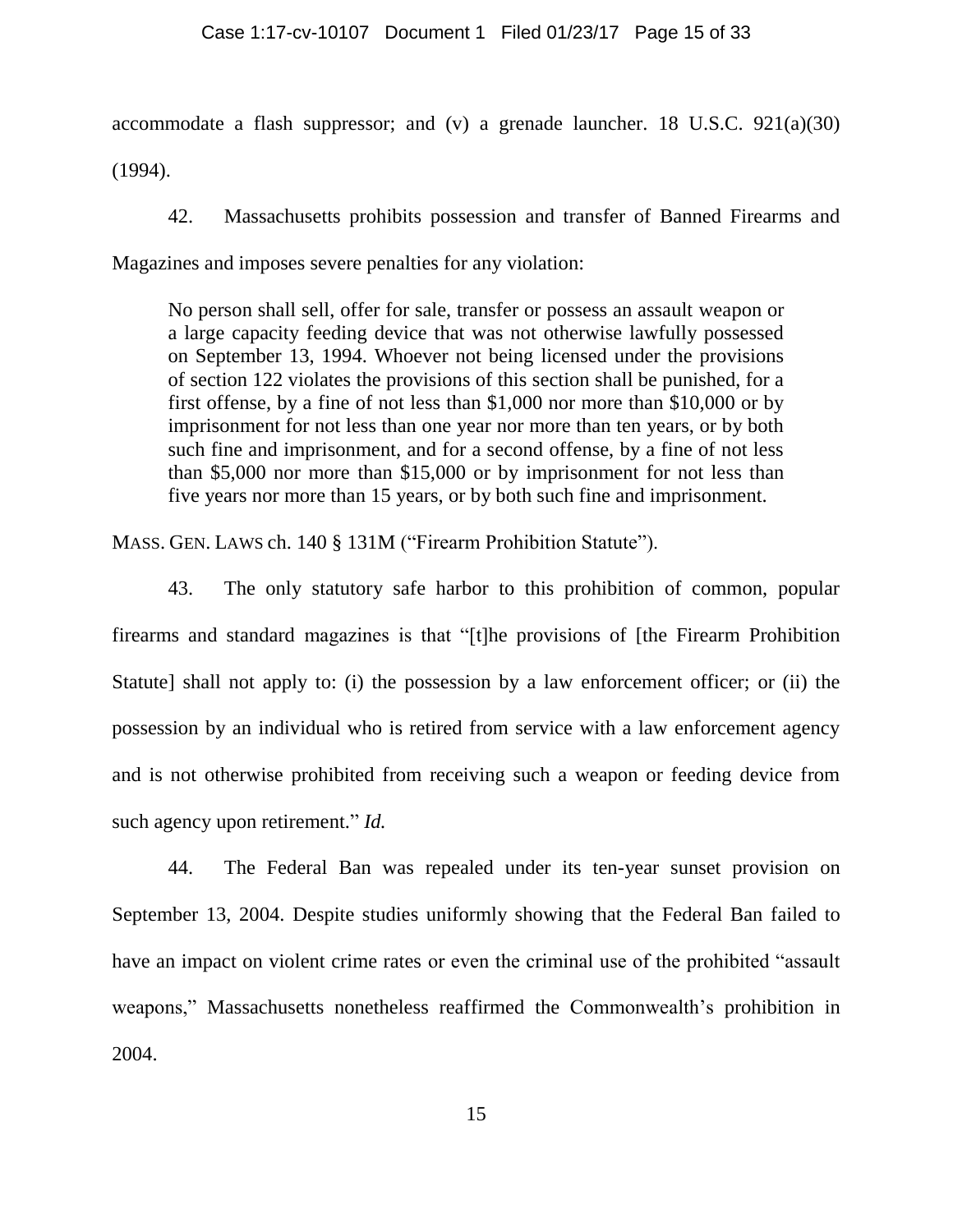## Case 1:17-cv-10107 Document 1 Filed 01/23/17 Page 16 of 33

45. The legislative history of the Federal Ban reveals that then-Director of the Bureau of Alcohol, Tobacco, and Firearms, John Magaw, explained that if Banned Firearms could be modified to remove certain features, such as a bayonet lug or a flash suppressor, such modification would remove them from the definition of "assault weapon," even as a "copy or duplicate" thereof. Director Magaw did not state that the phrase "copies or duplicates" referred to similar operating systems or interchangeability of components. 140 Cong. Rec. S4939-41 (May 2, 1994).

46. As the Federal Ban was debated, Senator Joseph Biden of Delaware made clear that the term "copy" did not refer to the firearm's operating system: "To avoid the so-called copycat problem – where manufacturers simply rename guns to avoid State assault weapon legislation – the amendment makes clear that replicas and duplicates of the listed firearms are covered as well." 139 Cong. Rec. S15459. "Senator Biden stated further that 'to make clear that this ban applies only to military style assault weapons, this ban would apply only to semiautomatic rifles and pistols that can accept detachable magazines that have at least two of the following characteristics: A grenade launcher; a flash suppressor; a bayonet mount; a folding stock; or a pistol grip.'" *Id.*

## **Massachusetts Interpreted the Definition Statute from 1998 until July 20, 2016 to Permit the Transfer of Massachusetts Compliant Firearms**

47. After enactment of the Challenged Laws, Defendants approved the sale of semi-automatic firearms designed to be compliant with these statutes, which are known as Massachusetts Compliant Firearms.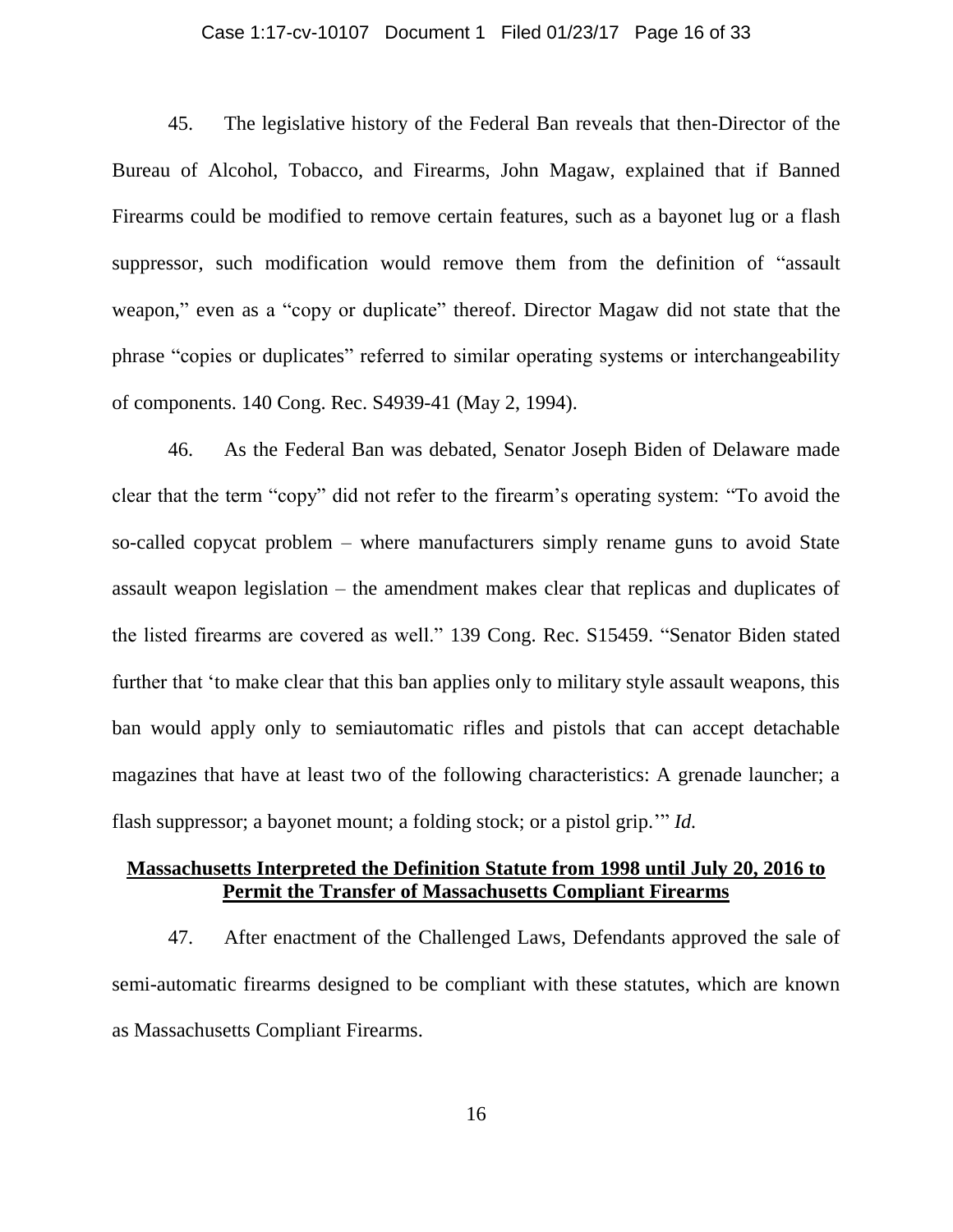## Case 1:17-cv-10107 Document 1 Filed 01/23/17 Page 17 of 33

48. Massachusetts Compliant Firearms were offered for sale and sold by firearms dealers, including On Target and Overwatch, from 1998 until July 20, 2016.

49. Massachusetts Compliant Firearms were sold to Massachusetts residents, including Plaintiffs Sawyer, Worman, and Linden, between 1998 and July 20, 2016, which includes more than a year of Defendant Healey's term as Attorney General, without any action being taken by Defendants or any law enforcement agency to halt their sales.

50. Defendants and other agents of Massachusetts approved the sale of Massachusetts Compliant Firearms by processing transfer applications.

51. Under Massachusetts law, records of all firearm transfers (including a description of the firearm; its make, model, and serial number; the type of firearm; the date of sale; and the license number of the individual to whom it was transferred) must be maintained by all sellers, including On Target and Overwatch. Defendants, or their agents, are required to inspect these records for violations of Massachusetts law each year. MASS. GEN. LAWS ch. 140 § 123 ("The licensing authority shall enter . . . and inspect, in a reasonable manner, such records and inventory.").

52. Tens of thousands of Massachusetts Compliant Firearms were transferred each year between 1998 and July 20, 2016.

53. Defendants never notified On Target, Overwatch, or any other firearms dealer, that transfers of Massachusetts Compliant Firearms were illegal, despite routinely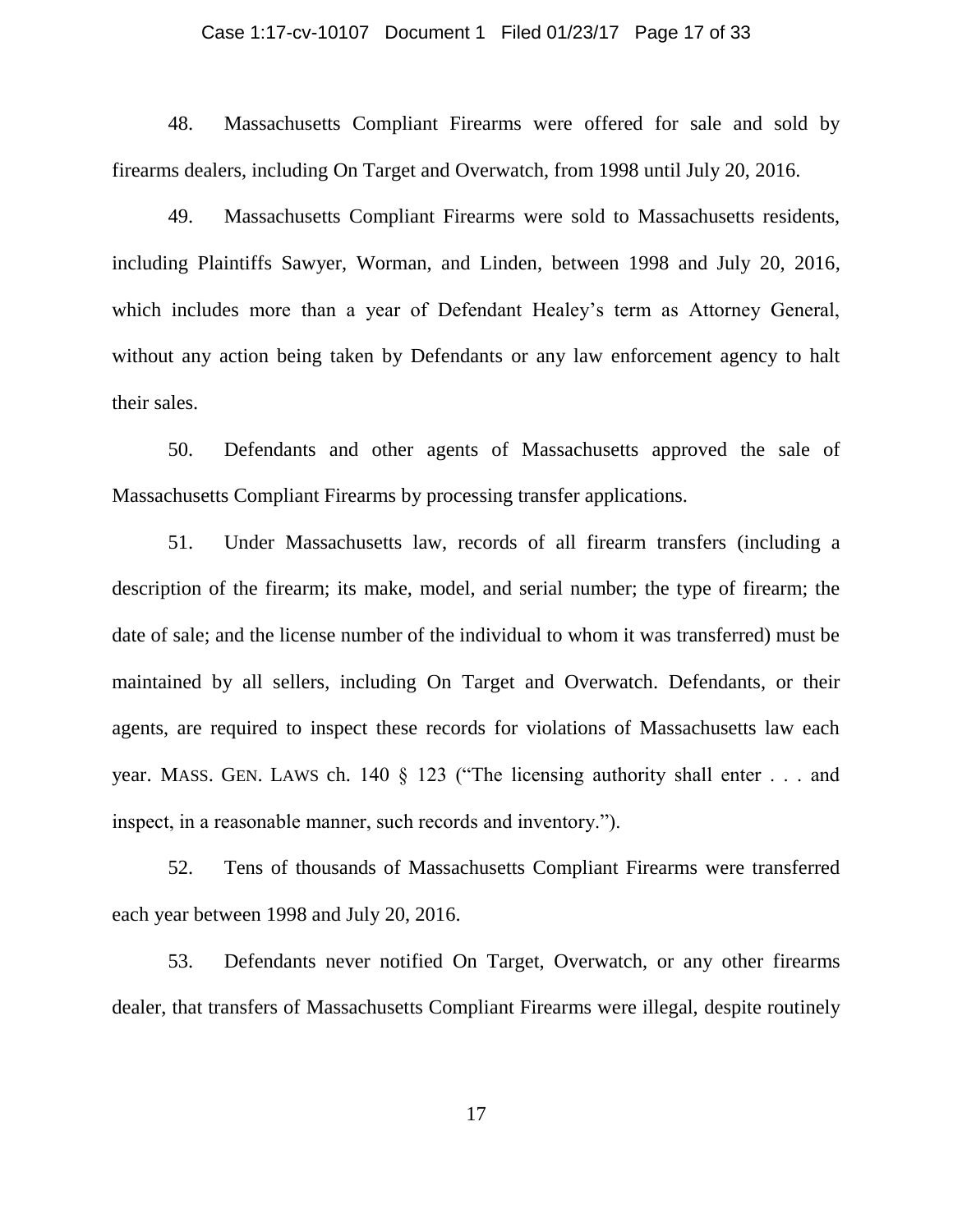#### Case 1:17-cv-10107 Document 1 Filed 01/23/17 Page 18 of 33

inspecting records that would have included the firearms' make, model, and serial number.

54. The Firearms Records Bureau of the Department of Criminal Justice Information Services ("Bureau") "maintains a database which includes firearms licenses issued **and gun transactions reported to the Firearms Records Bureau** . . . after 1985." Firearms Records Bureau, Request for Personal Firearms License and/or Sale/Rental/Lease Data, [http://www.mass.gov/eopss/docs/chsb/firearms/personal-search](www.mass.gov/eopss/docs/chsb/firearms/personal-search-request.pdf)[request.pdf](www.mass.gov/eopss/docs/chsb/firearms/personal-search-request.pdf) [https://perma.cc/R6ET-2XNX] (last visited January 10, 2017) (emphasis added). The form available from the Bureau makes clear that it has information on the makes and models of all firearms sold in Massachusetts. *See id*. (revealing that a search of the database can be conducted for a specific firearm registration, sale, rental, lease, or other transaction by providing "at least one of . . . Make/Model").

55. Defendants have been aware of transactions involving Massachusetts Compliant Firearms and have maintained records of these transactions.

56. The volume of Massachusetts Compliant Firearms sold combined with the inspection requirement demonstrate that Defendants knew that Massachusetts Compliant Firearms were being sold, yet Defendants took no action for a nearly twenty-year period to halt transactions involving these firearms. While annual reviews did not lead to any action for almost two decades, Defendant Healey asserts that a 2016 review prompted sudden action and issuance of the Notice of Enforcement with no explanation for this unprecedented and arbitrary change in enforcement of the pre-existing law.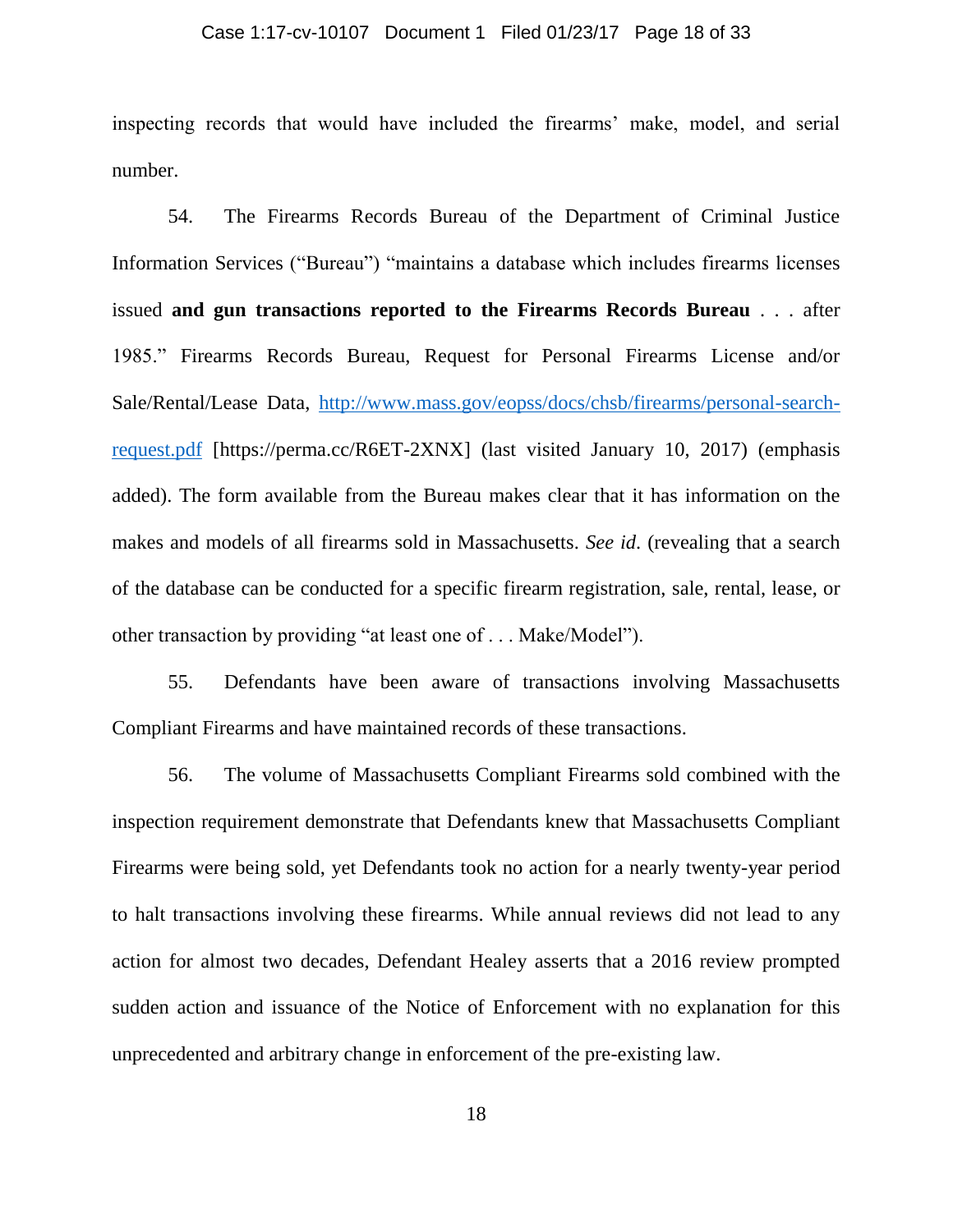## Case 1:17-cv-10107 Document 1 Filed 01/23/17 Page 19 of 33

57. By processing the transfer applications for Massachusetts Compliant Firearms for almost twenty years, Defendants established that Massachusetts Compliant Firearms were legal under the Challenged Laws and defined the scope of the phrase "copies or duplicates" to exclude Massachusetts Compliant Firearms.

## **Defendant Healey's Notice of Enforcement Significantly Broadened the Definition of "Copies or Duplicates"**

58. On July 20, 2016, Defendant Healey, in her official capacity as Attorney General, issued the Notice of Enforcement, which purported to "provide[] guidance on the identification of weapons that are 'copies' or 'duplicates' of the [Enumerated Banned Firearms] that are banned under Massachusetts law." This guidance broadly expands the statutory definition far beyond what had been for almost twenty years the settled custom and practice. Defendant Healey promoted this sweeping change in the law by writing an op-ed in the July 20, 2016 edition of the Boston Globe.

59. The Notice of Enforcement declares that a firearm is a "copy or duplicate" of an Enumerated Banned Firearm if

- i. "its internal functional components are substantially similar in construction and configuration to those of an [Enumerated Banned Firearm]. Under this test, a weapon is a Copy or Duplicate, for example, if the operating system and firing mechanism of the weapon are based on or otherwise substantially similar to one of the [Enumerated Banned Firearm]"; or
- ii. "it has a receiver that is the same as or interchangeable with the receiver of an [Enumerated Banned Firearm]. A receiver will be treated as the same as or interchangeable with the receiver on an [Enumerated Banned Firearm] if it includes or accepts two or more operating components that are the same as or interchangeable with those of an [Enumerated Banned Firearm]. Such operating components may include, but are not limited to: 1) the trigger assembly; 2) the bolt carrier or bolt carrier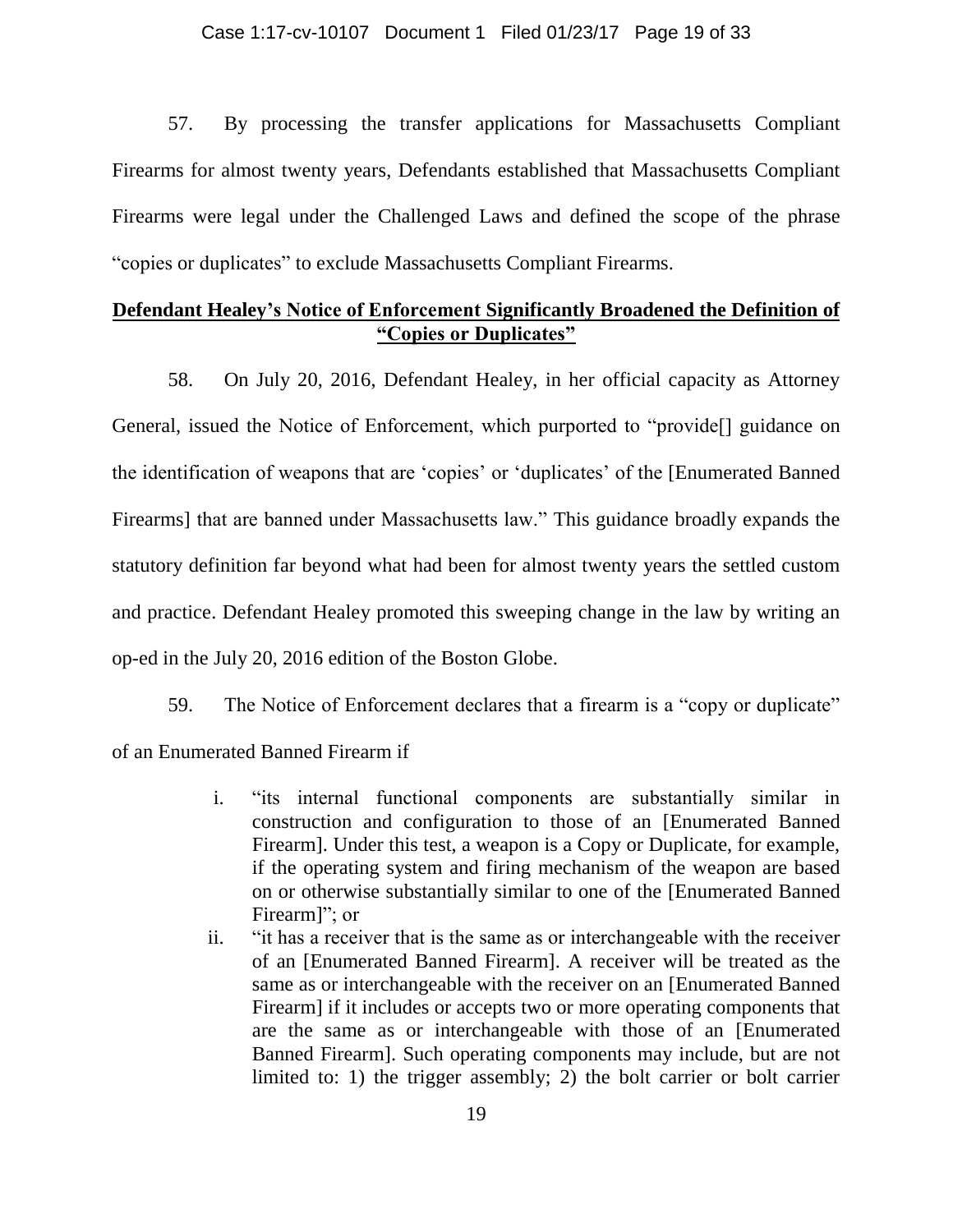group; 3) the charging handle; 4) the extractor or extractor assembly; or 5) the magazine port."

60. The Notice of Enforcement also declares that, "[t]he fact that a weapon is or has been marketed by the manufacturer on the basis that it is the same as or substantially similar to one or more [Enumerated Banned Firearms] will be relevant to identifying whether the weapon is a Copy or Duplicate (and therefore a prohibited Assault weapon) under the applicable test(s)." The Notice of Enforcement provides no explanation of what it means to be "relevant" or how this fits into the tests listed in the Notice of Enforcement, both of which focus on mechanical aspects of the firearms. Furthermore, the Notice of Enforcement fails to explain how the marketing choices, or other statements, of third parties can have any effect on the substantive application of the law.

61. Defendant Healey's broad and ambiguous interpretation of the phrase "copies or duplicates" finds no basis in the federal law on which that statutory language is based, the Massachusetts law that it purports to interpret and enforce, or any other law. Rather, it is an unprecedented and arbitrary interpretation of that phrase.

62. The Notice of Enforcement provides two clauses purporting to limit its scope: one for dealers and one for individual firearm owners.

63. For "dealers licensed under G.L. c. 140, § 122," the Notice of Enforcement provides only prospective limitation: "The Guidance will not be applied to future possession, ownership or transfer of Assault weapons by dealers, provided that the dealer has written evidence that the weapons were transferred to the dealer in the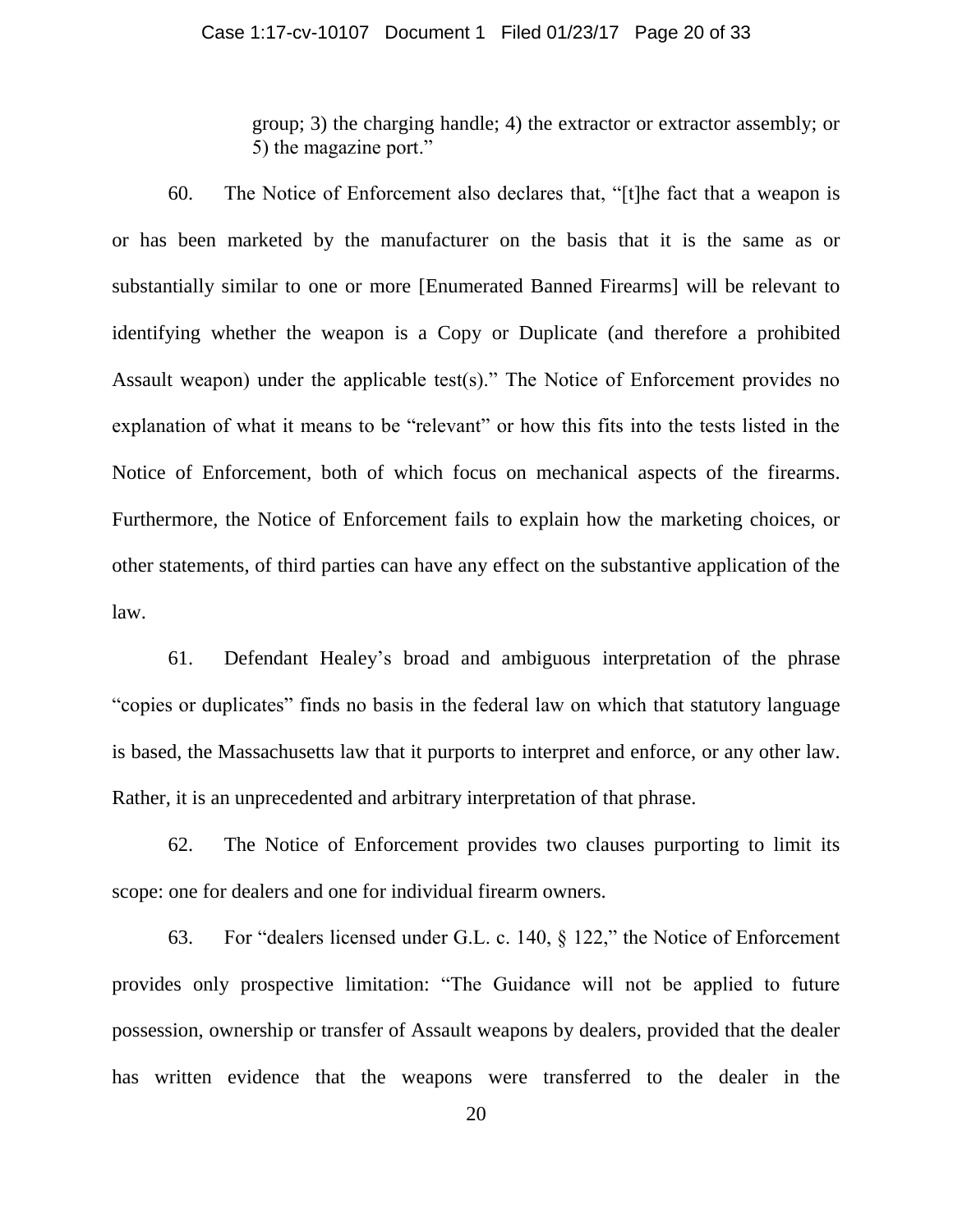## Case 1:17-cv-10107 Document 1 Filed 01/23/17 Page 21 of 33

Commonwealth prior to July 20, 2016, and provided further that a transfer made after July 20, 2016, if any, is made to persons or businesses in states where such weapons are legal."

64. The Notice of Enforcement provides no exception to its application to dealers for transfers made before July 20, 2016.

65. For "individual gun owners," the Notice of Enforcement provides both retroactive and prospective limitation: "The Guidance will not be applied to possession, ownership or transfer of an Assault weapon obtained prior to July 20, 2016."

66. The Notice of Enforcement also explicitly states that "[t]he [Attorney General's Office] reserves the right to alter or amend this guidance" leaving Plaintiffs in an untenable position where they cannot know the scope of the law being applied to them, or its possible legal repercussions. There is nothing in the Challenged Laws that would allow for any safe harbor as set forth in the Notice of Enforcement.

## **The Notice of Enforcement Retroactively Criminalizes All Prior Transfers of Massachusetts Compliant Firearms, Exposing Plaintiffs to Criminal Penalties**

67. The Notice of Enforcement alters the meaning of the phrase "copies or duplicates" as that phrase was understood by Plaintiffs, the public, and the firearms industry by virtue of Defendants' conduct in approving sales of Massachusetts Compliant Firearms for almost twenty years. The impact of the Notice of Enforcement was to declare that the dealers had conducted tens of thousands of transactions that were illegal under Massachusetts law at the time they were made.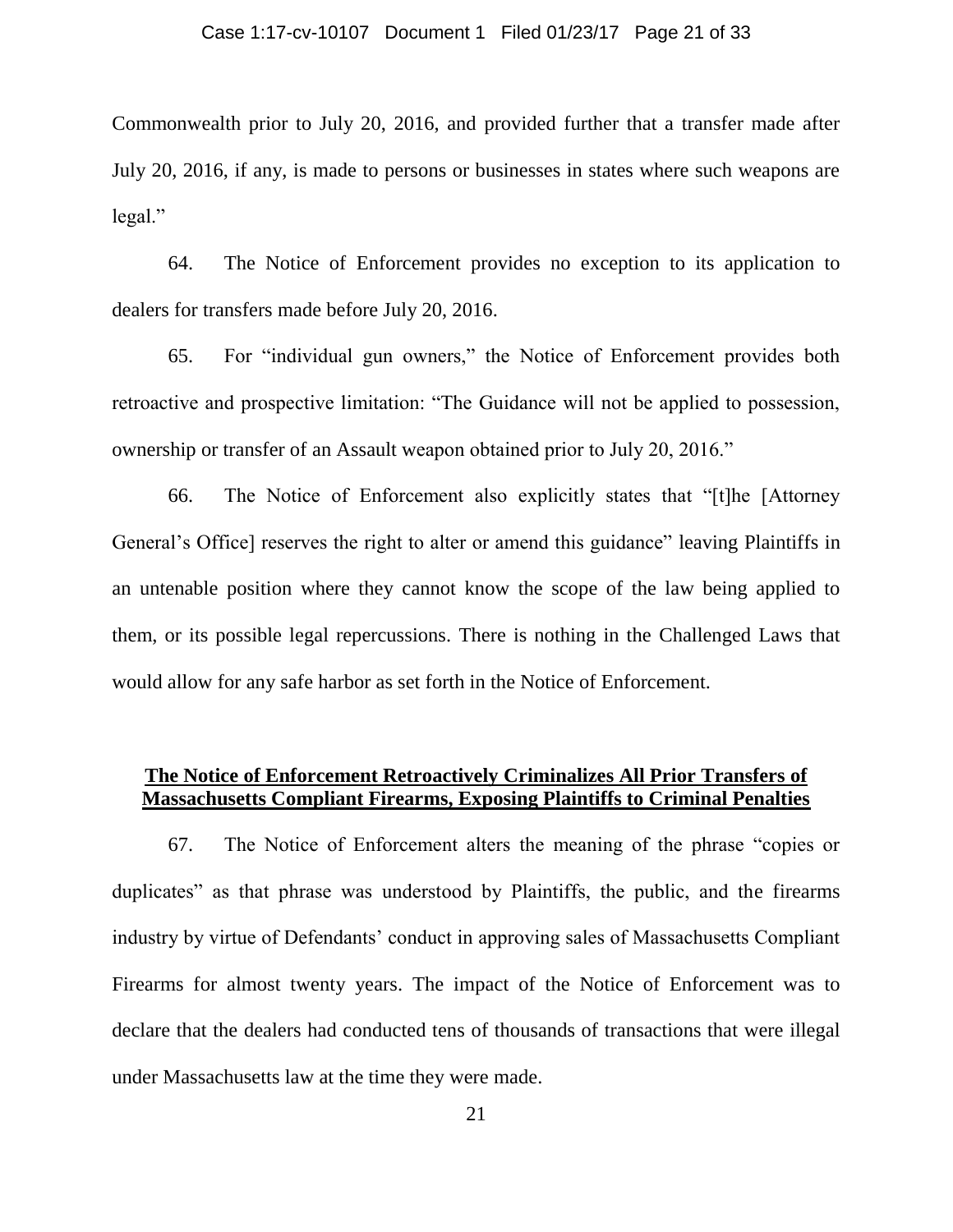## Case 1:17-cv-10107 Document 1 Filed 01/23/17 Page 22 of 33

68. The Notice of Enforcement was not a prospective-only interpretation of the law. Defendant Healey has made this clear by refusing to state that transfers that occurred in the past were legal at the time they occurred. Instead, she stated that "[t]he Guidance will not be applied to future possession, ownership or transfer of Assault weapons by dealers, provided that the dealer has written evidence that the weapons were transferred to the dealer in the Commonwealth prior to July 20, 2016, and provided further that a transfer made after July 20, 2016, if any, is made to persons or businesses in states where such weapons are legal." Notice of Enforcement at 4.

69. Because it is not prospective-only, the Notice of Enforcement has the impact of declaring prior transfers of Massachusetts Compliant Firearms to have been unlawful under the Challenged Laws.

70. Under 18 U.S.C. 922(b)(2), it is illegal for any licensed dealer to sell or deliver "any firearm to any person in any State where the purchase or possession by such person of such firearm would be in violation of any State law or any published ordinance applicable at the place of sale, delivery or other disposition, unless the licensee knows or has reasonable cause to believe that the purchase or possession would not be in violation of such State law or such published ordinance." Thus, by executive fiat and without authority to do so, the Attorney General has issued an interpretation that not only changes the scope of the law as understood by Plaintiffs, the public, and the firearms industry, and as enforced by Defendants, it also retroactively exposes licensees, including Plaintiffs, to criminal penalty.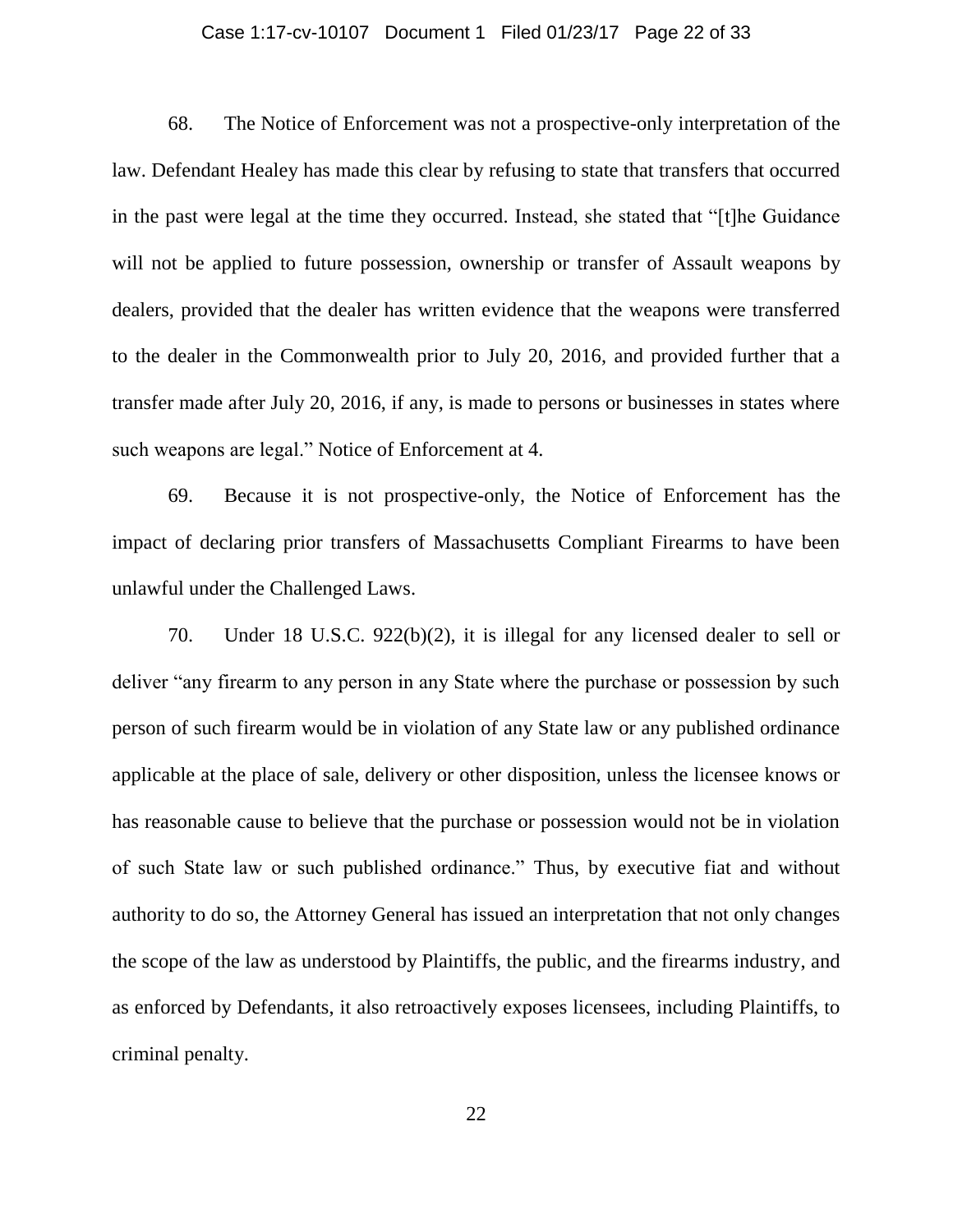## Case 1:17-cv-10107 Document 1 Filed 01/23/17 Page 23 of 33

71. Furthermore, by expressly stating that the Office of the Attorney General has the authority to modify the Notice of Enforcement, the Notice of Enforcement exposes individual Plaintiffs and other possessors of Massachusetts Compliant Firearms to criminal penalties for exercising their Second Amendment rights. This admonishment by the Attorney General is intended to, and has the effect of, chilling the exercise of Second Amendment rights.

## **CAUSES OF ACTION Count I (The Firearm Prohibition Statute Violates the Second Amendment)**

72. The preceding paragraphs are re-alleged and incorporated by reference.

73. The United States Supreme Court held that "a prohibition of an entire class of 'arms' that is overwhelmingly chosen by American society" was unconstitutional, especially when that prohibition extends "to the home, where the need for defense of self, family, and property is most acute." *Heller*, 554 U.S. at 628. The "arms" protected by the Second Amendment are those in current use today. *See, e.g., Caetano v. Massachusetts*, 136 S. Ct. 1027, 1027-28 (2016) (rejecting the Supreme Judicial Court of Massachusetts' reasoning that stun guns were not protected by the Second Amendment because they are a modern invention and affirming that courts must look to common usage in current times to determine if an "arm" is protected by the Second Amendment).

74. The Firearm Prohibition Statute prohibits an entire class of firearms that are of the kind in common use at the present time, including AR- and AK-platform rifles, by far the most popular rifles commonly kept by law-abiding, responsible citizens for lawful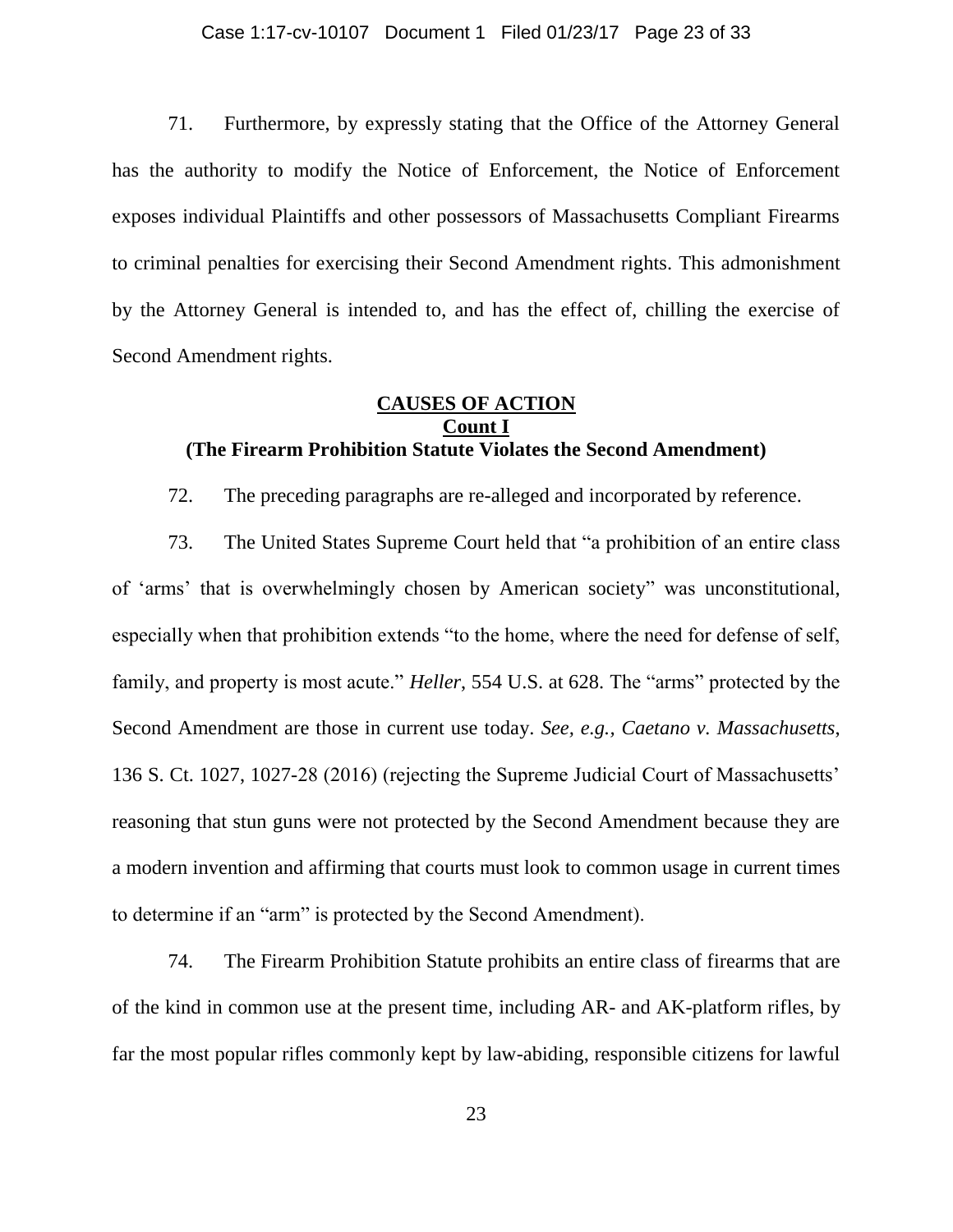## Case 1:17-cv-10107 Document 1 Filed 01/23/17 Page 24 of 33

purposes. It also prohibits magazines that are of the kind in common use at the present time.

75. The prohibition of these commonly kept firearms and magazines extends to every instance in which they might be preferable to other firearms, including defense of self in the home, hunting, recreational shooting, or competitive marksmanship events.

76. Between the Definition Statute's inclusion of the Enumerated Banned Firearms, their "copies or duplicates," and the firearms considered "assault weapons" by virtue of their features, Massachusetts effectively bans the acquisition of the most popular rifles in the nation. It also has banned standard capacity magazines sold with nearly all semi-automatic firearms across the nation. These prohibitions extend into the homes of law-abiding, responsible citizens, where the Second Amendment protections are at their zenith.

77. The aforesaid prohibitions and restrictions on firearms and magazines that are commonly possessed throughout the United States by law-abiding, responsible citizens for lawful purposes infringe on the right of the people of Massachusetts, including Plaintiffs, to keep and bear arms as guaranteed by the Second Amendment of the United States Constitution, and as made applicable to the Commonwealth of Massachusetts by the Fourteenth Amendment.

#### **Count II**

## **(The Notice of Enforcement Violates Due Process Because It Retroactively Criminalizes Lawful Conduct)**

78. The preceding paragraphs are re-alleged and incorporated by reference.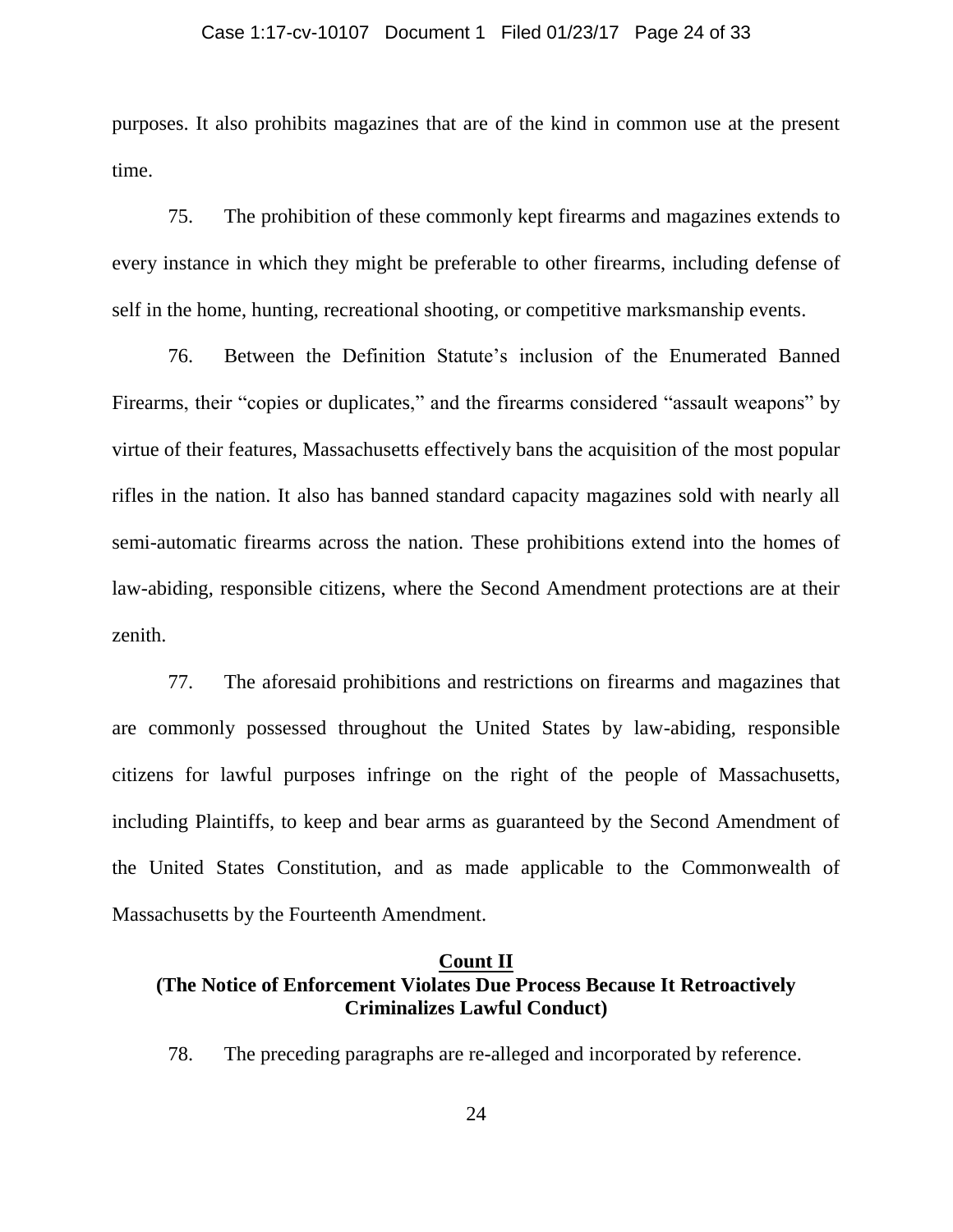## Case 1:17-cv-10107 Document 1 Filed 01/23/17 Page 25 of 33

79. Because of their immense popularity across the nation and in Massachusetts, tens of thousands of Massachusetts Compliant Firearms have been sold in Massachusetts each year since 1998. These transactions complied with all Massachusetts laws as demonstrated by the official government approval of each.

80. The Notice of Enforcement "clarified" the scope of the statutory prohibition against possessing "assault weapons" to prohibit Massachusetts Compliant Firearms that had been sold in Massachusetts since 1998 in good faith compliance with the existing law.

81. The Ex Post Facto clause of the United States Constitution prohibits legislatures from enacting laws that criminalize past conduct. *See, e.g., Calder v. Bull*, 3 Dall. 386, 390 (1798) (defining an Ex Post Facto law as one "that makes an action done before the passing of the law, and which was innocent when done, criminal").

82. The courts are similarly constrained: "If a state legislature is barred by the Ex Post Facto clause from passing [a law criminalizing past conduct], it must follow that a State Supreme Court is barred by the Due Process Clause from achieving precisely the same result by judicial construction." *Bouie v. Columbia*, 378 U.S. 347, 354 (1964). "[A]n unforeseeable judicial enlargement of a criminal statute, applied retroactively, operates precisely like an ex post facto law, such as Art. I, § 10, of the Constitution forbids." *Id.*

25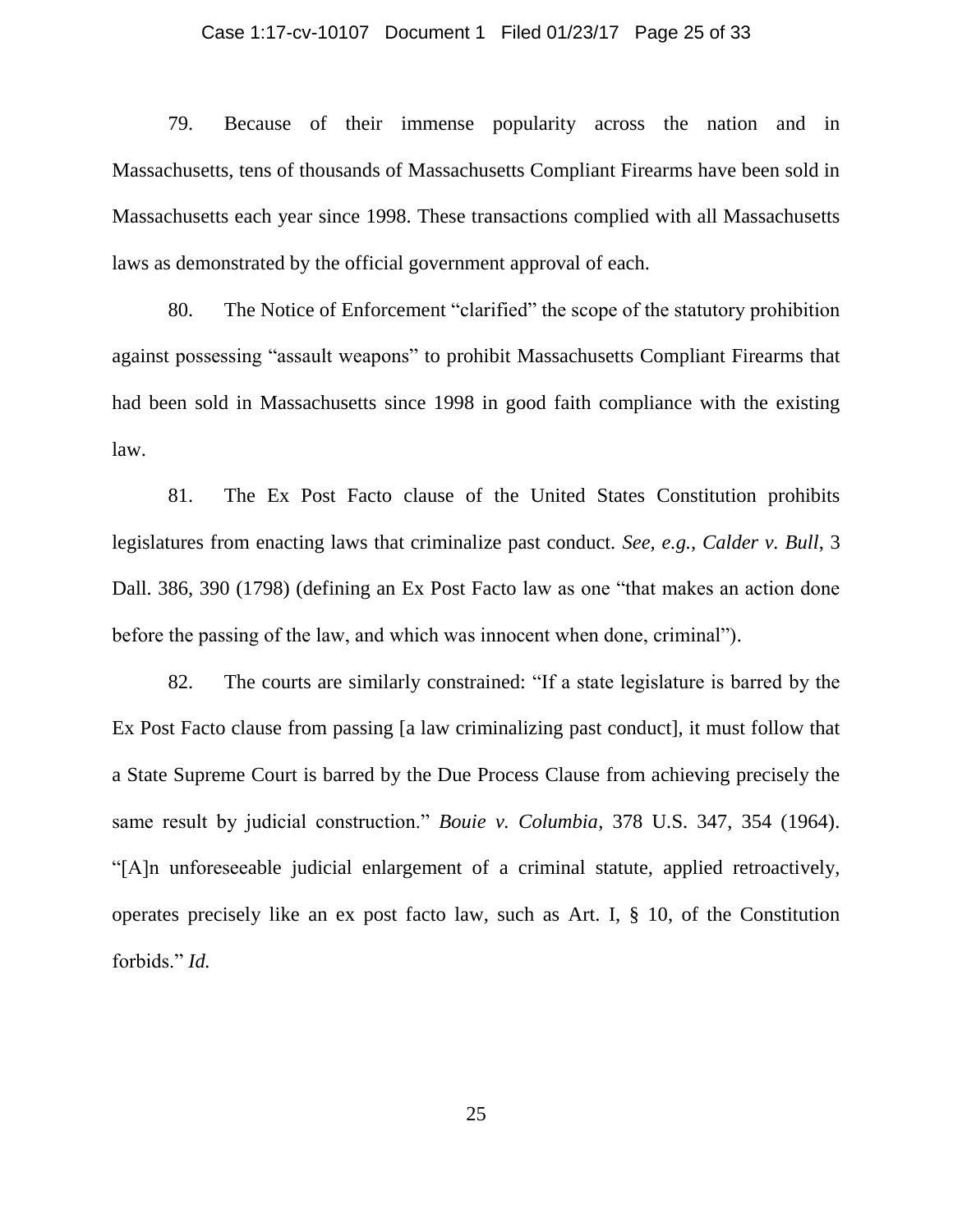## Case 1:17-cv-10107 Document 1 Filed 01/23/17 Page 26 of 33

83. Administrative agencies like the Office of the Attorney General are also prohibited from enforcing regulations retroactively. *Upton v. SEC*, 75 F.3d 92 (2nd Cir. 1996) (holding that an SEC rule could not be enforced retroactively).

84. The First Circuit has provided a succinct explanation of the Supreme Court's decision in *Bouie*: "Under this rubric, a novel interpretation may be upheld – but not as applied to conduct taking place before its first iteration." *United States v. Hussein*, 351 F.3d 9, 14-15 (1st Cir. 2003).

85. As the First Circuit has noted, "a critical consideration [in a retroactivity analysis] is the extent to which a retroactive rule or interpretation adversely affects the reasonable expectations of concerned parties." *Cheshire Hosp. v. New Hampshire-Vermont Hospitalization Servs.*, 689 F.2d 1112, 1121 (1st Cir. 1982).

86. For almost twenty years, Defendants narrowly construed the phrase "copies or duplicates" as demonstrated by their consistent conduct. Defendants reviewed and approved tens of thousands of now "illegal" firearm transfer applications from 1998 to July 20, 2016. By approving each transfer of a Massachusetts Compliant Firearm, Defendants confirmed again and again that the phrase "copies or duplicates" could not be so broad as to cover those firearms.

87. Plaintiffs relied upon Defendants' confirmation to ensure that the firearms they bought and sold were compliant with Massachusetts law and that they were not committing any crimes by participating in transactions involving Massachusetts Compliant Firearms.

26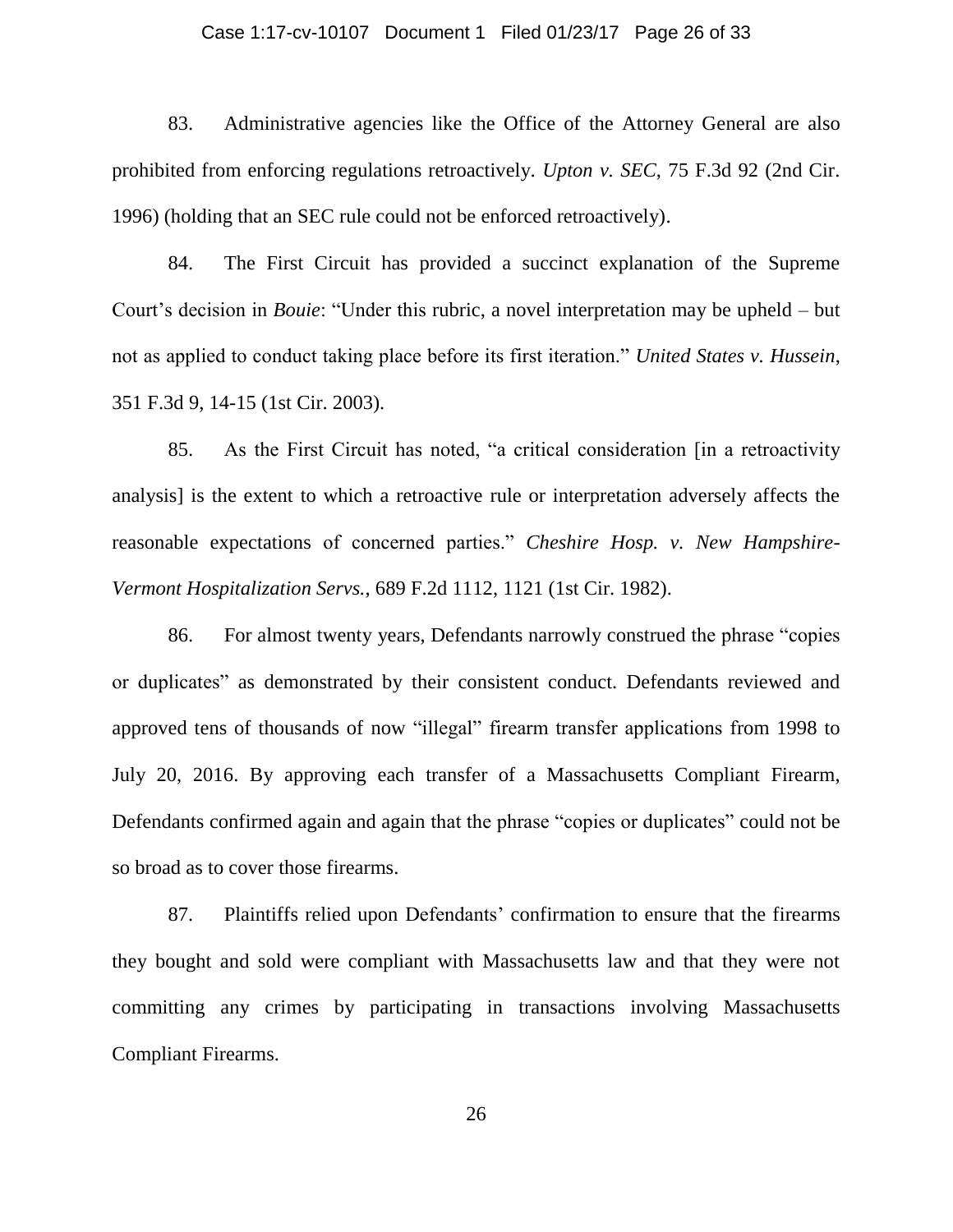## Case 1:17-cv-10107 Document 1 Filed 01/23/17 Page 27 of 33

88. The Notice of Enforcement declares that all prior transfers of Massachusetts Compliant Firearms were illegal, but that it will not prosecute individual owners for transfers of such firearms that occurred before the date of the Notice of Enforcement or for the continuing possession of Massachusetts Compliant Firearms that were acquired before that date.

89. The Notice of Enforcement does **not** declare that licensed dealers who engaged in these transactions were complying with the law at the time they sold Massachusetts Compliant Firearms, nor does it declare that those dealers are immune from prosecution and loss of license for selling those firearms.

90. In fact, the Attorney General has taken the position that initiating prosecutions against dealers who sold Massachusetts Compliant Firearms is "unquestionably within her power," but she has "chose[n] instead to remind the public that the state Assault weapons Ban prohibits not just the [Enumerated Banned Firearms], but also copies and duplicates thereof." Memorandum of Attorney General Maura Healey in Support of Her Motion to Dismiss at 28, ECF No. 9, *Pullman Arms Inc. v. Healey*, Case No. 4:16-cv-40136-TJH (D. Mass. Nov. 22, 2016); *see also id.* at 2 ("Rather than simply begin prosecuting gun dealers for the sale of [Massachusetts Compliant Firearms], the Attorney General wished to notify the community as to how she interpreted the phrase 'copies or duplicates' and to encourage voluntary compliance with the statute.").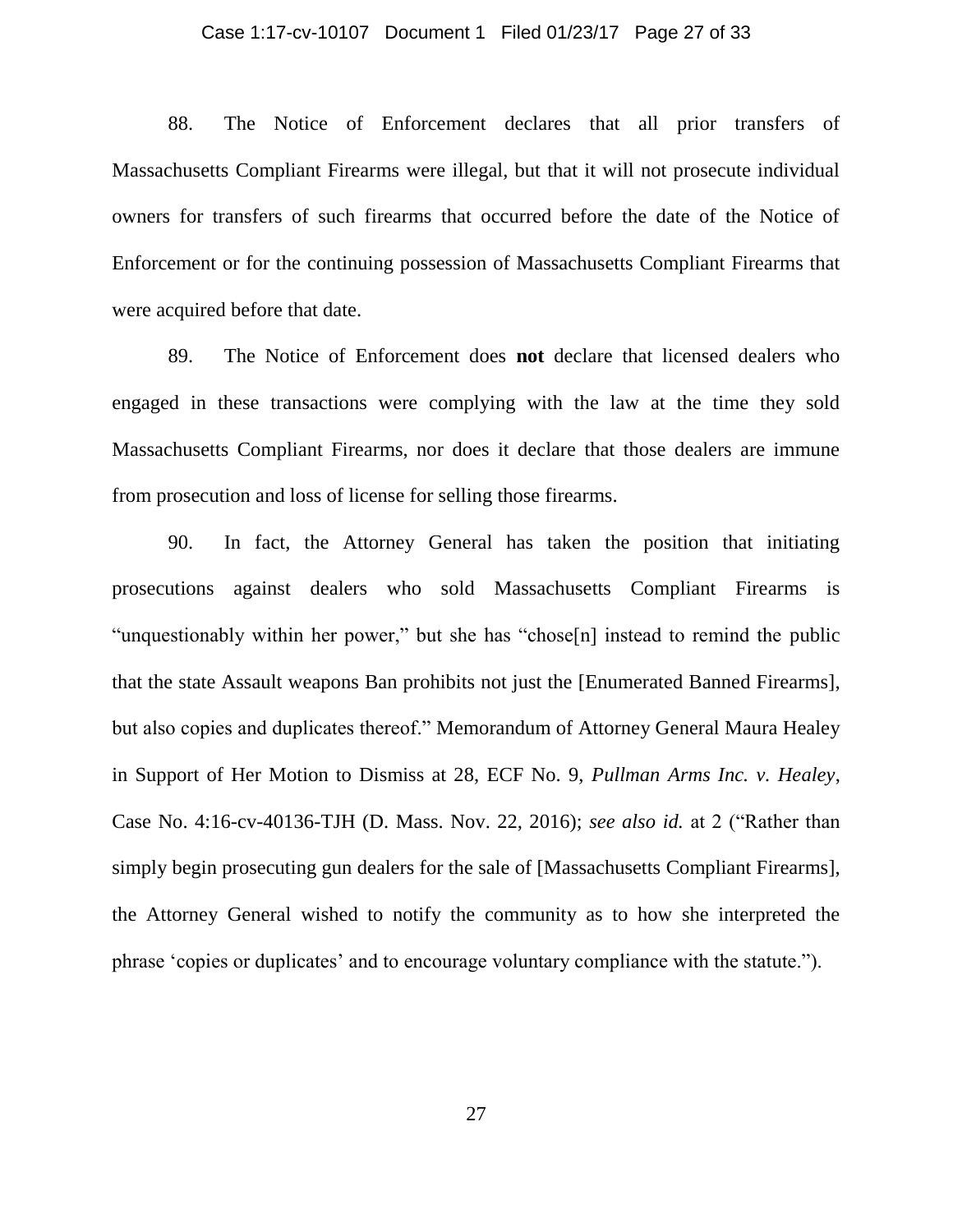## Case 1:17-cv-10107 Document 1 Filed 01/23/17 Page 28 of 33

91. The Notice of Enforcement essentially declares that law-abiding citizens who exercised their Second Amendment rights in a manner approved by the Commonwealth for almost two decades are now criminals and subject to prosecution.

92. In addition, federal law criminalizes all sales of firearms that do not comply with state law. 18 U.S.C. 922(b)(2). Because of this, licensed dealers that sold Massachusetts Compliant Firearms are faced with a credible threat of prosecution under federal law based on Defendant Healey's retroactive interpretation of the Massachusetts law that is "a substantial change in its enforcement policy that was not reasonably communicated to the public," *Upton*, 75 F.3d at 97, at the time the transactions were occurring.

93. Plaintiffs On Target and Overwatch, through no fault of their own, may be found to have violated the law by selling, prior to July 20, 2016, Massachusetts Compliant Firearms that are prohibited under the tests announced in the Notice of Enforcement.

94. The Notice of Enforcement states that it is clarifying the law, not making new law or providing a new interpretation. Accordingly, all previous transactions consummated by Plaintiffs On Target and Overwatch involving Massachusetts Compliant Firearms now banned under either of the tests announced in the Notice of Enforcement could be found to have been illegal sales of firearms under both Massachusetts and federal law.

28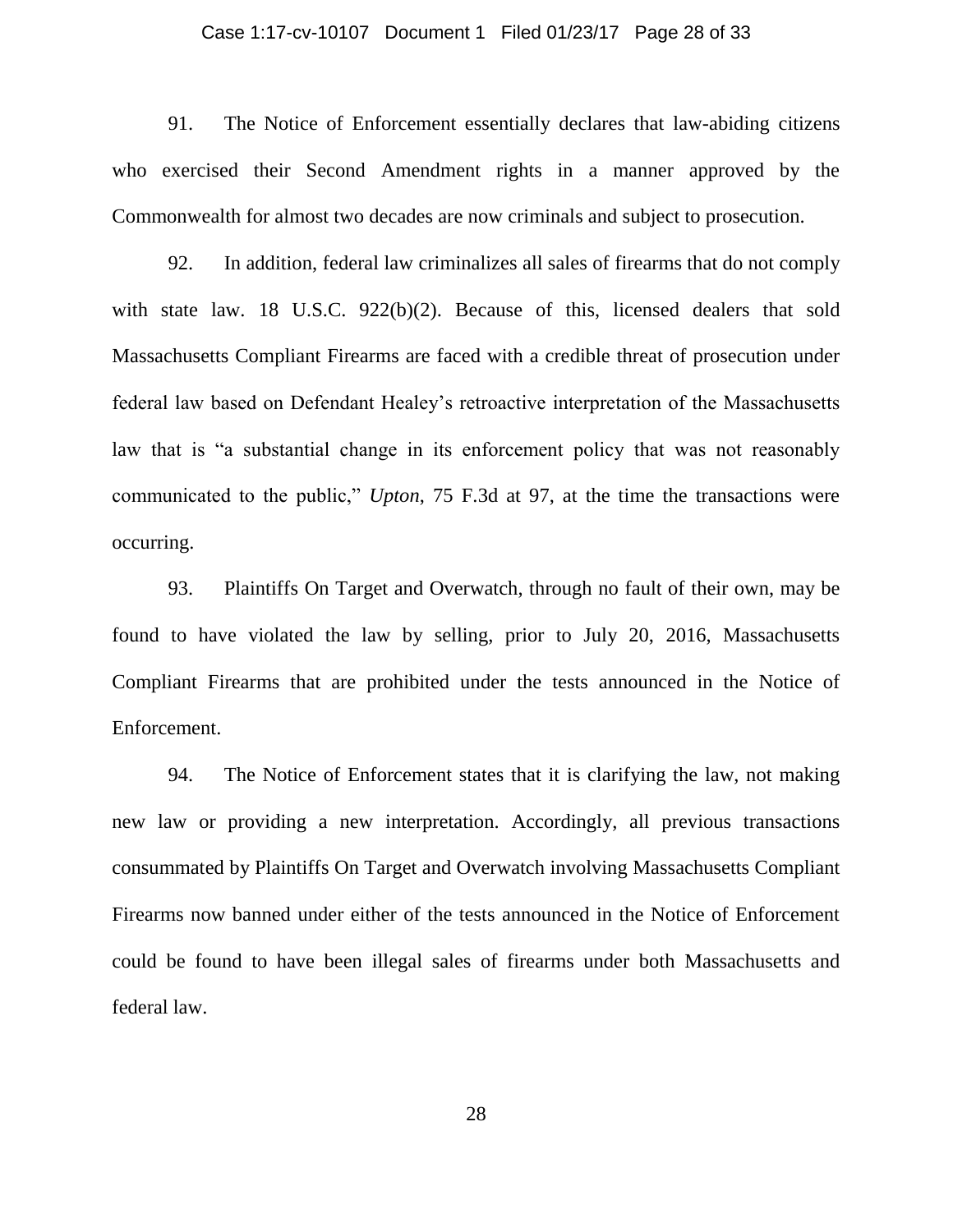## Case 1:17-cv-10107 Document 1 Filed 01/23/17 Page 29 of 33

95. Plaintiffs On Target and Overwatch face a credible threat of prosecution for having conducted sales that were potentially in violation of Massachusetts law.

96. The Notice of Enforcement is a regulation promulgated by an administrative agency that retroactively enlarged the scope of a criminal statute. The Notice of Enforcement is unconstitutional, like an Ex Post Facto law passed by a legislature or a retroactive decision issued by a state supreme court.

## **Count III (The Statutory Phrase "Copies or Duplicates" Is Unconstitutionally Vague)**

97. The preceding paragraphs are re-alleged and incorporated by reference.

98. As explained above, the Definition Statute includes a list of enumerated firearms that fall within the definition of an "assault weapon," as well as "copies or duplicates" of those firearms.

99. The phrase "copies or duplicates" is not defined by the Definition Statute, or anywhere else in Massachusetts law.

100. The phrase, which was also in the Federal Ban, was not defined under federal law, but the legislative history of the Federal Ban makes clear that it was intended to be narrow.

101. From 1998 until July 20, 2016, the Defendants' actions in approving the sale and transfer of Massachusetts Compliant Firearms demonstrates that the Defendants interpreted the definition of "copies or duplicates" not to include Massachusetts Compliant Firearms.

29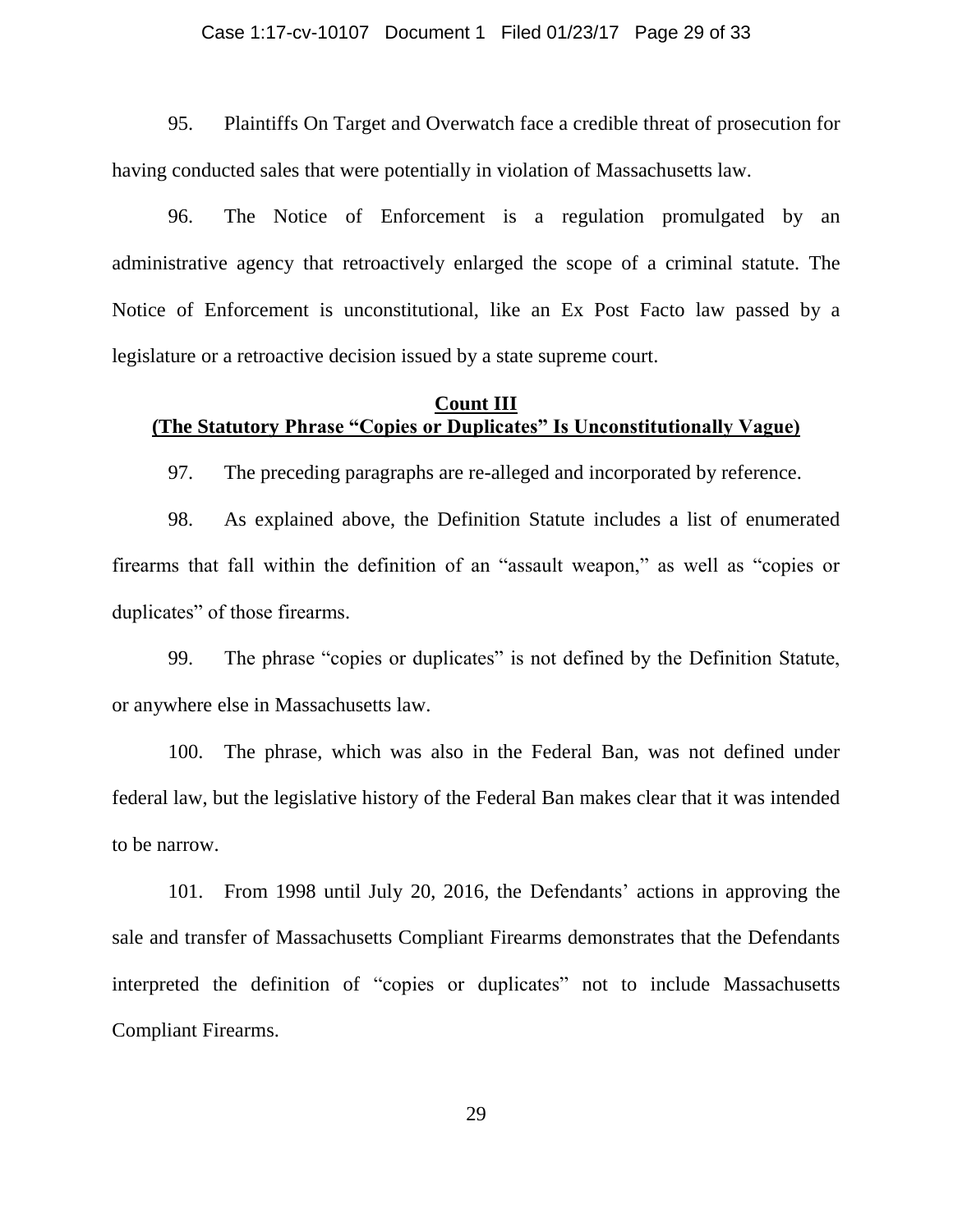## Case 1:17-cv-10107 Document 1 Filed 01/23/17 Page 30 of 33

102. In the Notice of Enforcement, Defendant Healey set forth a completely new and unprecedented interpretation of "copies or duplicates" and declared that all Massachusetts Compliant Firearms that had been sold since 1998 were illegal under this interpretation.

103. Defendants have arbitrarily enforced different interpretations of the statute that criminalize vastly different scopes of conduct, exposing citizens of ordinary intelligence to criminal penalties without notice.

104. Further compounding the vagueness problem is that the Notice of Enforcement itself implies that the two tests set forth by Defendant Healey are not exclusive of other tests that could be applied. As noted above, the Notice of Enforcement states that a manufacturer's advertising of a particular firearm will be "relevant" in determining whether it is a "copy or duplicate," but there is no guidance as to what this means or how it will be applied.

105. The Notice of Enforcement states that a firearm that qualifies as a "copy or duplicate" under one of Defendant Healey's tests will remain a "copy or duplicate" even if it is altered to no longer meet those tests: "If a weapon, as manufactured or originally assembled, is a Copy or Duplicate under one or both of the applicable tests, it remains a prohibited Assault weapon even if it is altered by the seller." It is not possible for a lawabiding citizen of ordinary intelligence, or even a licensed dealer, to determine whether a firearm he or she wishes to purchase is prohibited as a "copy or duplicate" if he or she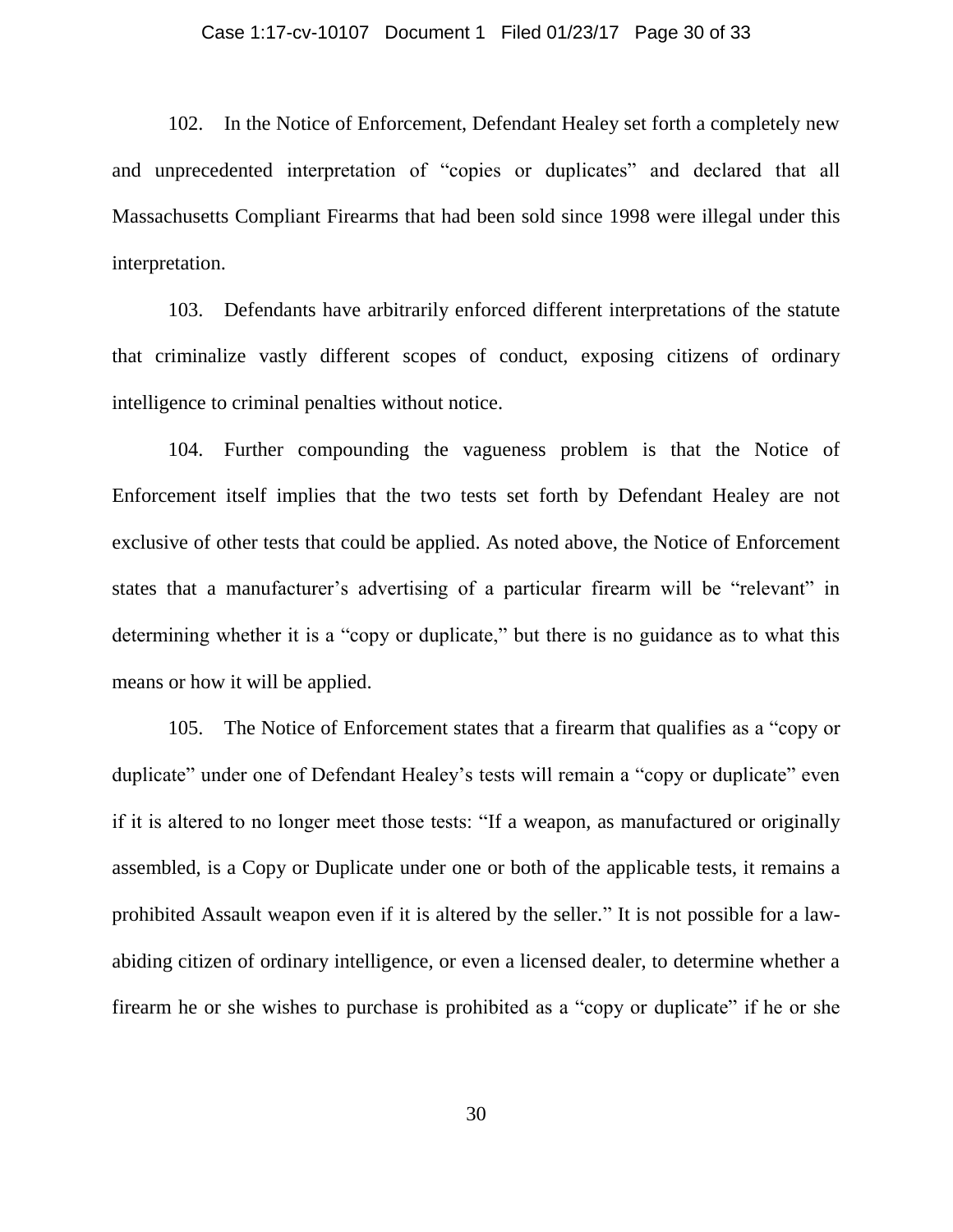## Case 1:17-cv-10107 Document 1 Filed 01/23/17 Page 31 of 33

cannot even rely on the current configuration of the firearm in his or her evaluation, but must also be aware of the firearm's historical configuration.

106. The uncertainty of Defendants' interpretations of the phrase "copies or duplicates" chills exercise of Second Amendment rights—Plaintiffs and other citizens have no way of knowing what popular firearms will suddenly become "copies or duplicates" next, and fear of criminal penalties will chill the exercise of Plaintiffs' Second Amendment rights.

107. The result of the vagueness created by the use of the term "copies or duplicates" and Defendants' varying interpretations is that a law-abiding citizen of average intelligence is not aware of what conduct is prohibited. This denies to Plaintiffs their right to due process of law, as guaranteed by the Fourteenth Amendment to the Constitution, because it subjects them to vague laws with no notice as to what conduct is actually prohibited.

Plaintiffs respectfully pray that this Honorable Court:

A. Enter a declaratory judgment under 28 U.S.C. § 2201 that Mass. Gen. Laws ch. 140 §131M infringes on the right of the people of Massachusetts, including Plaintiffs, to keep and bear arms, in violation of the Second and Fourteenth Amendments to the United States Constitution, and is void and unenforceable;

B. Enter a declaratory judgment under 28 U.S.C. § 2201 that the Notice of Enforcement, interpreting the phrase "copies or duplicates" in Mass. Gen. Laws ch. 140, § 121, is an unconstitutional retroactive application of new law that denies Plaintiffs due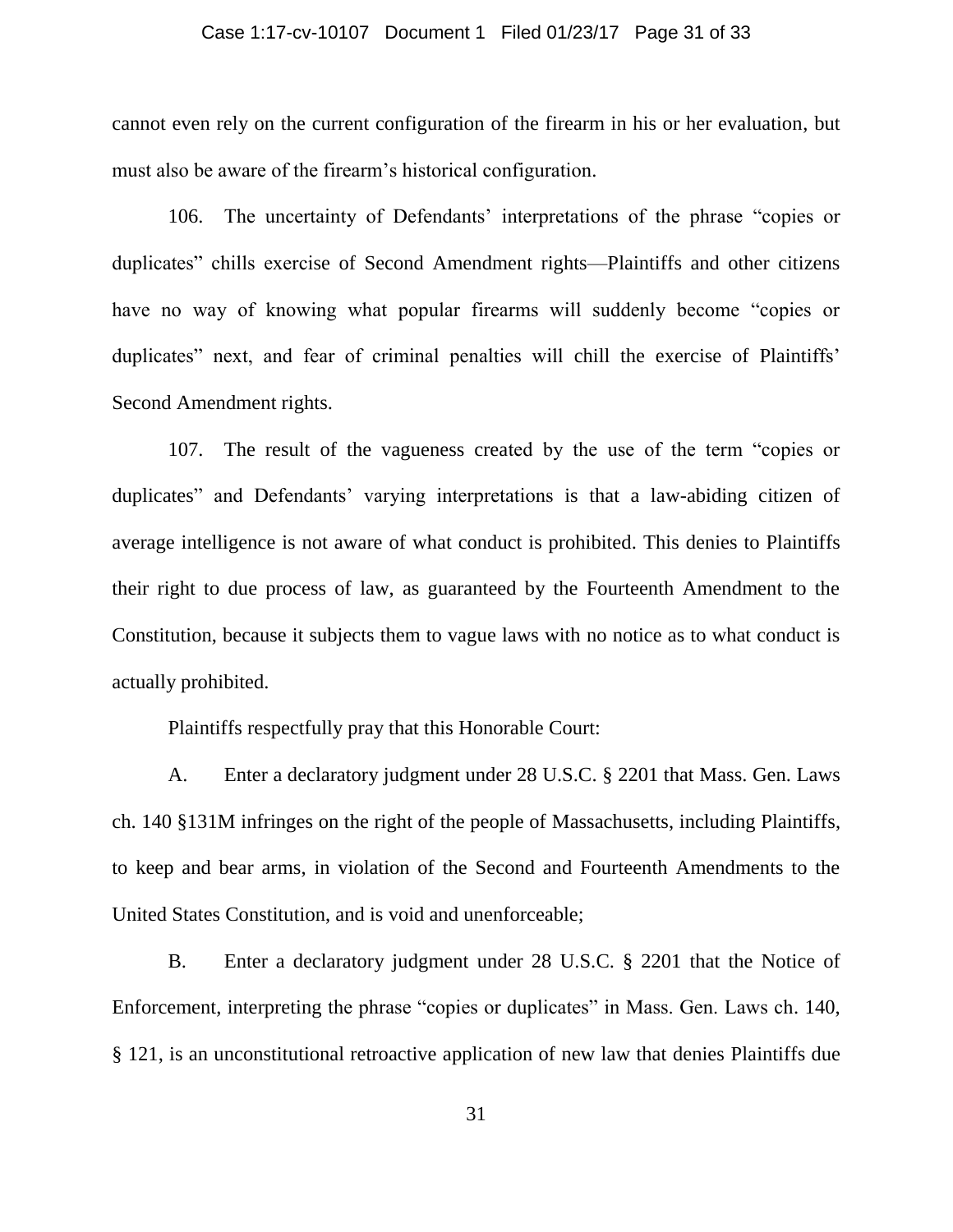## Case 1:17-cv-10107 Document 1 Filed 01/23/17 Page 32 of 33

process of law, in violation of the Fourteenth Amendment to the United States Constitution and is void and unenforceable;

C. Enter a declaratory judgment under 28 U.S.C. § 2201 that the phrase "copies or duplicates" in Mass. Gen. Laws ch. 140, § 121, is vague, fails to give notice, and violates the right of Plaintiffs to due process of law, contrary to the Fourteenth Amendment to the United States Constitution and is void and unenforceable;

D. Enter an injunction enjoining Defendants and their officers, agents, and employees from administration and enforcement of Mass. Gen. Laws ch. 140 §§ 121 and 131M;

E. Award Plaintiffs costs and attorneys' fees under 42 U.S.C. § 1988(b); and

F. Grant such other relief as the Court deems proper.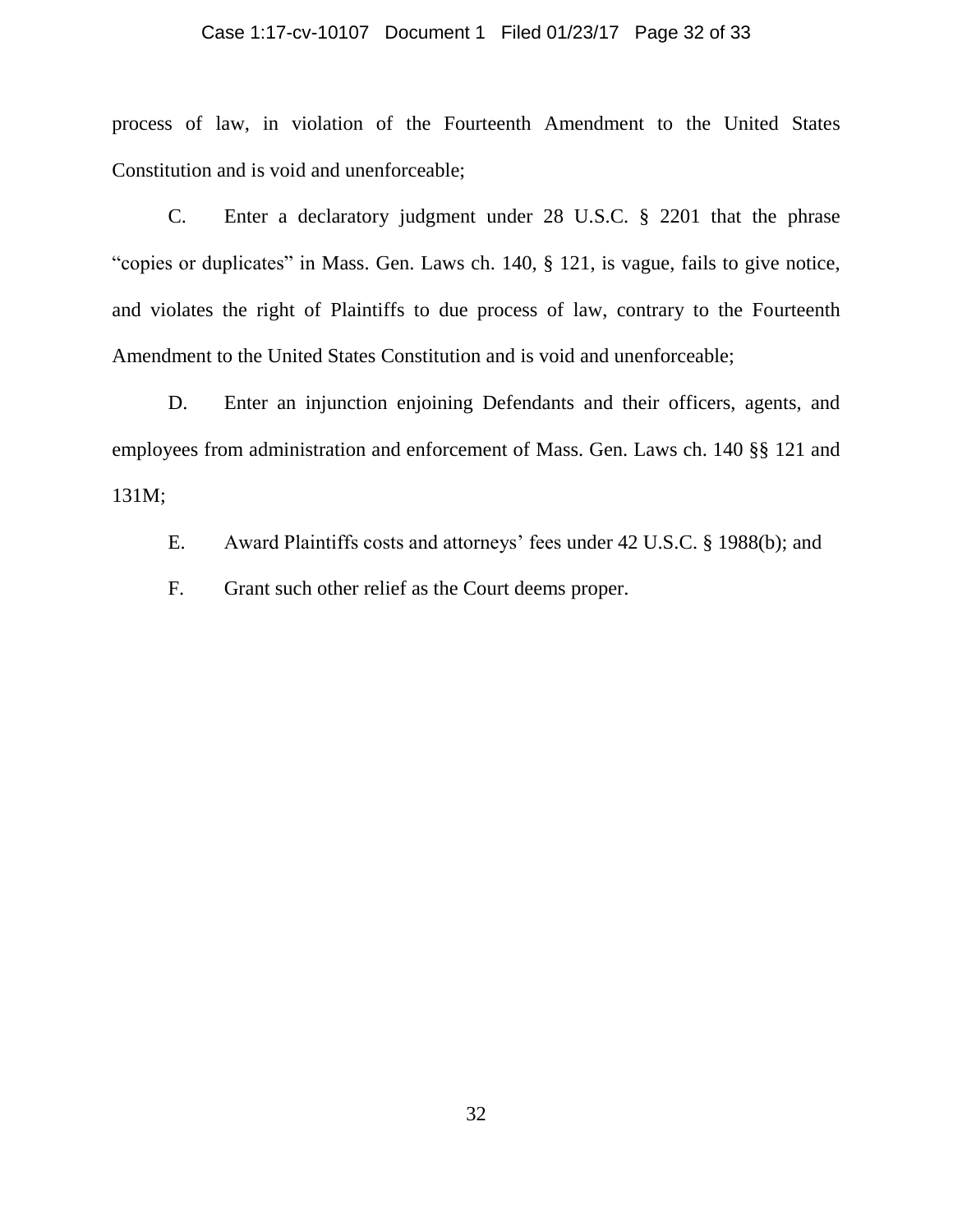Respectfully submitted,

/s/ James M. Campbell James M. Campbell (BBO#541882) Campbell Campbell Edwards & Conroy One Constitution Center Boston, MA 02129 (617) 241-3000 [jmcambpell@campbell-trial-lawyers.com](mailto:jmcambpell@campbell-trial-lawyers.com)

John Parker Sweeney (*Pro Hac Vice* Motion forthcoming) T. Sky Woodward (*Pro Hac Vice* Motion forthcoming) James W. Porter, III (*Pro Hac Vice* Motion forthcoming) Marc A. Nardone (*Pro Hac Vice* Motion forthcoming) BRADLEY ARANT BOULT CUMMINGS LLP 1615 L Street N.W., Suite 1350 Washington, D.C. 20036 P (202) 719-8216 F (202) 719-8316 [JSweeney@bradley.com](mailto:JSweeney@bradley.com)

*Counsel for Plaintiffs*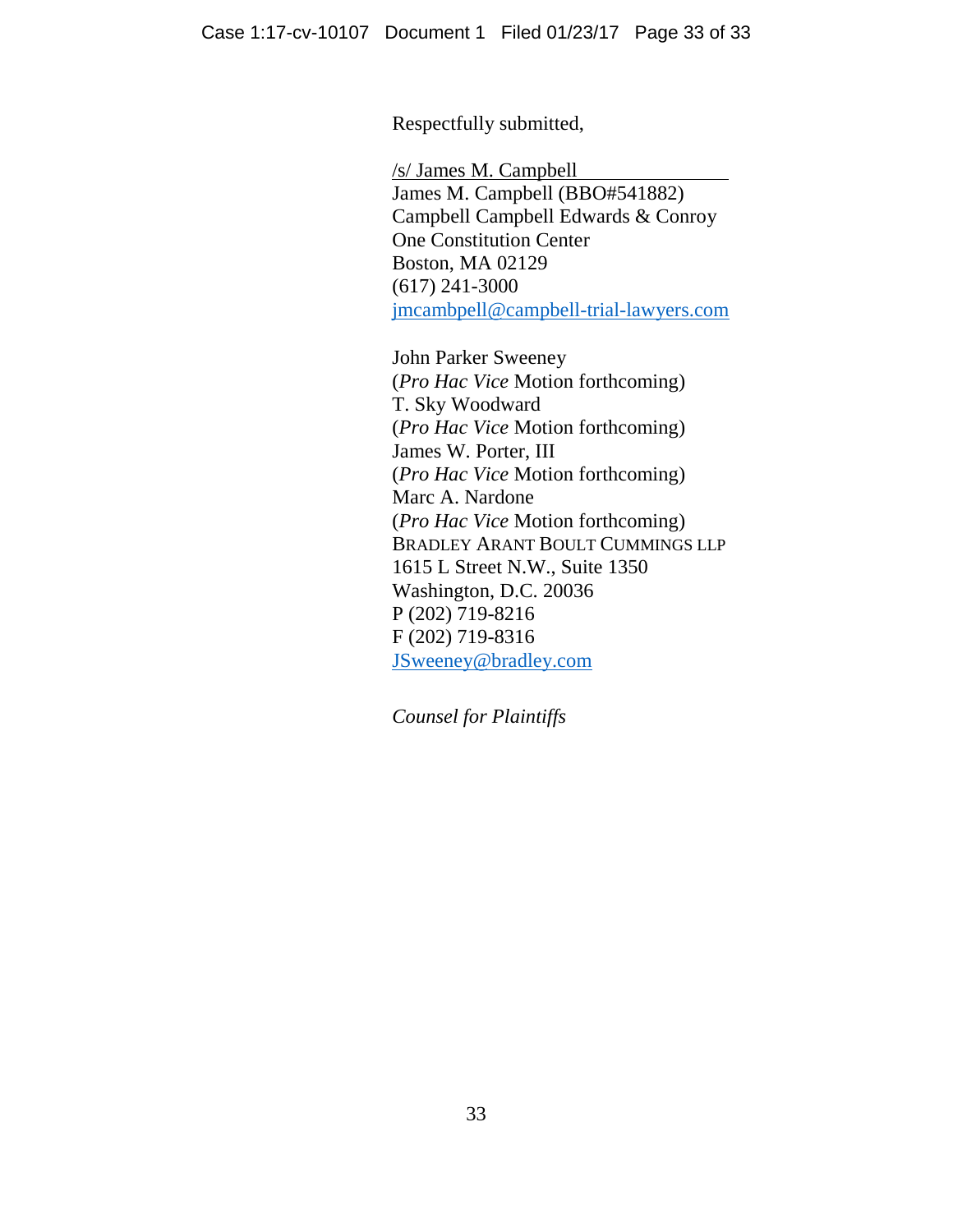# IS 44 (Rev. 08/16) **Case 1:17-cv-10107 \RPCUTOVER<sup>1</sup>SHEE**T<sup>1</sup>/23/17 Page 1 of 2

The JS 44 civil cover sheet and the information contained herein neither replace nor supplement the filing and service of pleadings or other papers as required by law, except as provided by local rules of court. This form,

| I. (a) PLAINTIFFS<br>Worman, David S.; Linden, Anthony; Sawyer, Jason W.; Feld, Nicholas<br>A.; Chamberlain, Paul N.; On Target Training Inc.; Overwatch Outpost;<br>Gun Owners' Action League, Inc.<br>(b) County of Residence of First Listed Plaintiff<br>Middlesex<br>(EXCEPT IN U.S. PLAINTIFF CASES)<br>(c) Attorneys (Firm Name, Address, and Telephone Number)<br>Jim Campbell; Campbell Campbell Edwards & Conroy<br>One Constitution Center, Boston, MA 02129                                                                                                                                                                                      |                                                                                                                                                                                                                                                                                                                                                                                                                                                                                                                                                                                                                                                                |                                                                                                                                                                                                                                                                                                                                                                                                                                                                                                                                                                                                                                                                                                                                                                            |                                                                                                                                                                                                                                                                                                                             | <b>DEFENDANTS</b><br>Commonwealth of Massachusetts, Gov. Charles D. Baker; Attorney<br>General, Maura Healey; Executive Office of Public Safety and<br>Security, Sec. Daniel Bennett; Col. Richard D. McKeon; State Police<br>County of Residence of First Listed Defendant<br>(IN U.S. PLAINTIFF CASES ONLY)<br>IN LAND CONDEMNATION CASES, USE THE LOCATION OF<br>NOTE:<br>THE TRACT OF LAND INVOLVED.<br>Attorneys (If Known)   |                                                                                                                                                                        |                                                                                                                                                                                                                                                                                                   |                                                                                                                                                                                                                                                                                                                                                                                                                                                                                                                                                                                                                                                                                                       |
|--------------------------------------------------------------------------------------------------------------------------------------------------------------------------------------------------------------------------------------------------------------------------------------------------------------------------------------------------------------------------------------------------------------------------------------------------------------------------------------------------------------------------------------------------------------------------------------------------------------------------------------------------------------|----------------------------------------------------------------------------------------------------------------------------------------------------------------------------------------------------------------------------------------------------------------------------------------------------------------------------------------------------------------------------------------------------------------------------------------------------------------------------------------------------------------------------------------------------------------------------------------------------------------------------------------------------------------|----------------------------------------------------------------------------------------------------------------------------------------------------------------------------------------------------------------------------------------------------------------------------------------------------------------------------------------------------------------------------------------------------------------------------------------------------------------------------------------------------------------------------------------------------------------------------------------------------------------------------------------------------------------------------------------------------------------------------------------------------------------------------|-----------------------------------------------------------------------------------------------------------------------------------------------------------------------------------------------------------------------------------------------------------------------------------------------------------------------------|------------------------------------------------------------------------------------------------------------------------------------------------------------------------------------------------------------------------------------------------------------------------------------------------------------------------------------------------------------------------------------------------------------------------------------|------------------------------------------------------------------------------------------------------------------------------------------------------------------------|---------------------------------------------------------------------------------------------------------------------------------------------------------------------------------------------------------------------------------------------------------------------------------------------------|-------------------------------------------------------------------------------------------------------------------------------------------------------------------------------------------------------------------------------------------------------------------------------------------------------------------------------------------------------------------------------------------------------------------------------------------------------------------------------------------------------------------------------------------------------------------------------------------------------------------------------------------------------------------------------------------------------|
| (617) 241-3000                                                                                                                                                                                                                                                                                                                                                                                                                                                                                                                                                                                                                                               |                                                                                                                                                                                                                                                                                                                                                                                                                                                                                                                                                                                                                                                                |                                                                                                                                                                                                                                                                                                                                                                                                                                                                                                                                                                                                                                                                                                                                                                            |                                                                                                                                                                                                                                                                                                                             |                                                                                                                                                                                                                                                                                                                                                                                                                                    |                                                                                                                                                                        |                                                                                                                                                                                                                                                                                                   |                                                                                                                                                                                                                                                                                                                                                                                                                                                                                                                                                                                                                                                                                                       |
| $\Box$ 1 U.S. Government<br>Plaintiff                                                                                                                                                                                                                                                                                                                                                                                                                                                                                                                                                                                                                        | <b>II. BASIS OF JURISDICTION</b> (Place an "X" in One Box Only)<br>$\mathbf{\Sigma}$ 3 Federal Question<br>(U.S. Government Not a Party)<br>$\Box$ 2 U.S. Government<br>$\Box$ 4 Diversity<br>Defendant<br>(Indicate Citizenship of Parties in Item III)                                                                                                                                                                                                                                                                                                                                                                                                       |                                                                                                                                                                                                                                                                                                                                                                                                                                                                                                                                                                                                                                                                                                                                                                            | <b>III. CITIZENSHIP OF PRINCIPAL PARTIES</b> (Place an "X" in One Box for Plaintiff<br>and One Box for Defendant)<br>(For Diversity Cases Only)<br>DEF<br><b>PTF</b><br>PTF<br>DEF<br>$\Box$ 1<br>Citizen of This State<br>$\Box$ 1<br>$\Box$ 4<br>$\Box$ 4<br>Incorporated or Principal Place<br>of Business In This State |                                                                                                                                                                                                                                                                                                                                                                                                                                    |                                                                                                                                                                        |                                                                                                                                                                                                                                                                                                   |                                                                                                                                                                                                                                                                                                                                                                                                                                                                                                                                                                                                                                                                                                       |
|                                                                                                                                                                                                                                                                                                                                                                                                                                                                                                                                                                                                                                                              |                                                                                                                                                                                                                                                                                                                                                                                                                                                                                                                                                                                                                                                                |                                                                                                                                                                                                                                                                                                                                                                                                                                                                                                                                                                                                                                                                                                                                                                            | Citizen of Another State<br>$\Box$ 2<br>Citizen or Subject of a                                                                                                                                                                                                                                                             |                                                                                                                                                                                                                                                                                                                                                                                                                                    | $\Box$ 2<br>Incorporated and Principal Place<br>$\Box$ 5<br>$\square$ 5<br>of Business In Another State<br>$\Box$ 3 Foreign Nation<br>$\Box$ 6<br>$\Box$ 6<br>$\Box$ 3 |                                                                                                                                                                                                                                                                                                   |                                                                                                                                                                                                                                                                                                                                                                                                                                                                                                                                                                                                                                                                                                       |
|                                                                                                                                                                                                                                                                                                                                                                                                                                                                                                                                                                                                                                                              |                                                                                                                                                                                                                                                                                                                                                                                                                                                                                                                                                                                                                                                                |                                                                                                                                                                                                                                                                                                                                                                                                                                                                                                                                                                                                                                                                                                                                                                            |                                                                                                                                                                                                                                                                                                                             | Foreign Country                                                                                                                                                                                                                                                                                                                                                                                                                    |                                                                                                                                                                        |                                                                                                                                                                                                                                                                                                   |                                                                                                                                                                                                                                                                                                                                                                                                                                                                                                                                                                                                                                                                                                       |
| <b>IV. NATURE OF SUIT</b> (Place an "X" in One Box Only)                                                                                                                                                                                                                                                                                                                                                                                                                                                                                                                                                                                                     |                                                                                                                                                                                                                                                                                                                                                                                                                                                                                                                                                                                                                                                                |                                                                                                                                                                                                                                                                                                                                                                                                                                                                                                                                                                                                                                                                                                                                                                            |                                                                                                                                                                                                                                                                                                                             |                                                                                                                                                                                                                                                                                                                                                                                                                                    |                                                                                                                                                                        |                                                                                                                                                                                                                                                                                                   | Click here for: Nature of Suit Code Descriptions.                                                                                                                                                                                                                                                                                                                                                                                                                                                                                                                                                                                                                                                     |
| <b>CONTRACT</b><br>$\Box$ 110 Insurance<br>$\Box$ 120 Marine<br>130 Miller Act<br>$\Box$ 140 Negotiable Instrument<br>$\Box$ 150 Recovery of Overpayment<br>& Enforcement of Judgment<br>□ 151 Medicare Act<br>152 Recovery of Defaulted<br><b>Student Loans</b><br>(Excludes Veterans)<br>$\Box$ 153 Recovery of Overpayment<br>of Veteran's Benefits<br>$\Box$ 160 Stockholders' Suits<br>190 Other Contract<br>195 Contract Product Liability<br>196 Franchise<br><b>REAL PROPERTY</b><br>210 Land Condemnation<br>220 Foreclosure<br>$\Box$ 230 Rent Lease & Ejectment<br>240 Torts to Land<br>245 Tort Product Liability<br>290 All Other Real Property | PERSONAL INJURY<br>$\Box$ 310 Airplane<br>□ 315 Airplane Product<br>Liability<br>$\Box$ 320 Assault, Libel &<br>Slander<br>□ 330 Federal Employers'<br>Liability<br>7 340 Marine<br>□ 345 Marine Product<br>Liability<br>□ 350 Motor Vehicle<br>□ 355 Motor Vehicle<br><b>Product Liability</b><br>360 Other Personal<br>Injury<br>$\Box$ 362 Personal Injury -<br><b>Medical Malpractice</b><br><b>CIVIL RIGHTS</b><br><b>X</b> 440 Other Civil Rights<br>$\Box$ 441 Voting<br>$\Box$ 442 Employment<br>$\Box$ 443 Housing/<br>Accommodations<br>$\Box$ 445 Amer. w/Disabilities<br>Employment<br>$\Box$ 446 Amer. w/Disabilities<br>Other<br>□ 448 Education | <b>TORTS</b><br>PERSONAL INJURY<br>$\Box$ 365 Personal Injury -<br><b>Product Liability</b><br>367 Health Care/<br>Pharmaceutical<br>Personal Injury<br><b>Product Liability</b><br><b>368</b> Asbestos Personal<br><b>Injury Product</b><br>Liability<br>PERSONAL PROPERTY □ 710 Fair Labor Standards<br>370 Other Fraud<br>$\Box$ 371 Truth in Lending<br>380 Other Personal<br><b>Property Damage</b><br>385 Property Damage<br>Product Liability<br>PRISONER PETITIONS<br><b>Habeas Corpus:</b><br>463 Alien Detainee<br><b>J</b> 510 Motions to Vacate<br>Sentence<br>□ 530 General<br><b>335 Death Penalty</b><br>Other:<br>□ 540 Mandamus & Other<br>$\Box$ 550 Civil Rights<br>$\Box$ 555 Prison Condition<br>560 Civil Detainee -<br>Conditions of<br>Confinement |                                                                                                                                                                                                                                                                                                                             | <b>FORFEITURE/PENALTY</b><br>□ 625 Drug Related Seizure<br>of Property 21 USC 881<br>$\Box$ 690 Other<br><b>LABOR</b><br>Act<br>720 Labor/Management<br><b>Relations</b><br>740 Railway Labor Act<br>751 Family and Medical<br>Leave Act<br>790 Other Labor Litigation<br>791 Employee Retirement<br>Income Security Act<br><b>IMMIGRATION</b><br>$\Box$ 462 Naturalization Application<br>$\Box$ 465 Other Immigration<br>Actions | 423 Withdrawal<br>$\Box$ 820 Copyrights<br>□ 830 Patent<br>□ 840 Trademark<br>$\Box$ 861 HIA (1395ff)<br>$\Box$ 864 SSID Title XVI<br>$\Box$ 865 RSI (405(g))          | <b>BANKRUPTCY</b><br>1422 Appeal 28 USC 158<br>28 USC 157<br><b>PROPERTY RIGHTS</b><br><b>SOCIAL SECURITY</b><br>$\Box$ 862 Black Lung (923)<br>$\Box$ 863 DIWC/DIWW (405(g))<br><b>FEDERAL TAX SUITS</b><br>□ 870 Taxes (U.S. Plaintiff<br>or Defendant)<br>□ 871 IRS-Third Party<br>26 USC 7609 | <b>OTHER STATUTES</b><br>7 375 False Claims Act<br>$\Box$ 376 Qui Tam (31 USC<br>3729(a)<br>400 State Reapportionment<br>$\Box$ 410 Antitrust<br>$\Box$ 430 Banks and Banking<br>$\Box$ 450 Commerce<br>$\Box$ 460 Deportation<br>470 Racketeer Influenced and<br><b>Corrupt Organizations</b><br>480 Consumer Credit<br>490 Cable/Sat TV<br>□ 850 Securities/Commodities/<br>Exchange<br>1 890 Other Statutory Actions<br>□ 891 Agricultural Acts<br>□ 893 Environmental Matters<br>$\Box$ 895 Freedom of Information<br>Act<br>□ 896 Arbitration<br>□ 899 Administrative Procedure<br>Act/Review or Appeal of<br><b>Agency Decision</b><br>$\Box$ 950 Constitutionality of<br><b>State Statutes</b> |
| V. ORIGIN (Place an "X" in One Box Only)<br>$\mathbf{X}$ 1 Original<br>Proceeding                                                                                                                                                                                                                                                                                                                                                                                                                                                                                                                                                                            | $\square$ 2 Removed from<br>$\Box$ 3<br><b>State Court</b>                                                                                                                                                                                                                                                                                                                                                                                                                                                                                                                                                                                                     | Remanded from<br><b>Appellate Court</b>                                                                                                                                                                                                                                                                                                                                                                                                                                                                                                                                                                                                                                                                                                                                    |                                                                                                                                                                                                                                                                                                                             | $\Box$ 4 Reinstated or $\Box$ 5 Transferred from<br>Reopened<br>(specify)                                                                                                                                                                                                                                                                                                                                                          | <b>Another District</b>                                                                                                                                                | $\Box$ 6 Multidistrict<br>Litigation -<br>Transfer                                                                                                                                                                                                                                                | $\Box$ 8 Multidistrict<br>Litigation -<br>Direct File                                                                                                                                                                                                                                                                                                                                                                                                                                                                                                                                                                                                                                                 |
| VI. CAUSE OF ACTION                                                                                                                                                                                                                                                                                                                                                                                                                                                                                                                                                                                                                                          | 42 U.S.C. s. 1983<br>Brief description of cause:                                                                                                                                                                                                                                                                                                                                                                                                                                                                                                                                                                                                               |                                                                                                                                                                                                                                                                                                                                                                                                                                                                                                                                                                                                                                                                                                                                                                            |                                                                                                                                                                                                                                                                                                                             | Cite the U.S. Civil Statute under which you are filing (Do not cite jurisdictional statutes unless diversity):                                                                                                                                                                                                                                                                                                                     |                                                                                                                                                                        |                                                                                                                                                                                                                                                                                                   | Seeks to redress the deprivation of rights, privileges, or immunities secured by the United States Constitution.                                                                                                                                                                                                                                                                                                                                                                                                                                                                                                                                                                                      |
| VII. REQUESTED IN<br><b>COMPLAINT:</b>                                                                                                                                                                                                                                                                                                                                                                                                                                                                                                                                                                                                                       | □<br>UNDER RULE 23, F.R.Cv.P.                                                                                                                                                                                                                                                                                                                                                                                                                                                                                                                                                                                                                                  | CHECK IF THIS IS A CLASS ACTION                                                                                                                                                                                                                                                                                                                                                                                                                                                                                                                                                                                                                                                                                                                                            |                                                                                                                                                                                                                                                                                                                             | <b>DEMAND</b> \$                                                                                                                                                                                                                                                                                                                                                                                                                   |                                                                                                                                                                        | <b>JURY DEMAND:</b>                                                                                                                                                                                                                                                                               | CHECK YES only if demanded in complaint:<br>$X_{\text{No}}$<br>$\Box$ Yes                                                                                                                                                                                                                                                                                                                                                                                                                                                                                                                                                                                                                             |
| VIII. RELATED CASE(S)<br><b>IF ANY</b>                                                                                                                                                                                                                                                                                                                                                                                                                                                                                                                                                                                                                       | (See instructions):                                                                                                                                                                                                                                                                                                                                                                                                                                                                                                                                                                                                                                            | <b>JUDGE</b>                                                                                                                                                                                                                                                                                                                                                                                                                                                                                                                                                                                                                                                                                                                                                               |                                                                                                                                                                                                                                                                                                                             |                                                                                                                                                                                                                                                                                                                                                                                                                                    |                                                                                                                                                                        | DOCKET NUMBER                                                                                                                                                                                                                                                                                     |                                                                                                                                                                                                                                                                                                                                                                                                                                                                                                                                                                                                                                                                                                       |
| <b>DATE</b><br>01/23/2017                                                                                                                                                                                                                                                                                                                                                                                                                                                                                                                                                                                                                                    |                                                                                                                                                                                                                                                                                                                                                                                                                                                                                                                                                                                                                                                                | SIGNATURE OF ATTORNEY OF RECORD<br>/s/ James M. Campbell                                                                                                                                                                                                                                                                                                                                                                                                                                                                                                                                                                                                                                                                                                                   |                                                                                                                                                                                                                                                                                                                             |                                                                                                                                                                                                                                                                                                                                                                                                                                    |                                                                                                                                                                        |                                                                                                                                                                                                                                                                                                   |                                                                                                                                                                                                                                                                                                                                                                                                                                                                                                                                                                                                                                                                                                       |
| <b>FOR OFFICE USE ONLY</b><br><b>RECEIPT#</b>                                                                                                                                                                                                                                                                                                                                                                                                                                                                                                                                                                                                                | <b>AMOUNT</b>                                                                                                                                                                                                                                                                                                                                                                                                                                                                                                                                                                                                                                                  | <b>APPLYING IFP</b>                                                                                                                                                                                                                                                                                                                                                                                                                                                                                                                                                                                                                                                                                                                                                        |                                                                                                                                                                                                                                                                                                                             | <b>JUDGE</b>                                                                                                                                                                                                                                                                                                                                                                                                                       |                                                                                                                                                                        | MAG. JUDGE                                                                                                                                                                                                                                                                                        |                                                                                                                                                                                                                                                                                                                                                                                                                                                                                                                                                                                                                                                                                                       |
| <b>Print</b>                                                                                                                                                                                                                                                                                                                                                                                                                                                                                                                                                                                                                                                 | <b>Save As</b>                                                                                                                                                                                                                                                                                                                                                                                                                                                                                                                                                                                                                                                 |                                                                                                                                                                                                                                                                                                                                                                                                                                                                                                                                                                                                                                                                                                                                                                            |                                                                                                                                                                                                                                                                                                                             |                                                                                                                                                                                                                                                                                                                                                                                                                                    |                                                                                                                                                                        |                                                                                                                                                                                                                                                                                                   | <b>Reset</b>                                                                                                                                                                                                                                                                                                                                                                                                                                                                                                                                                                                                                                                                                          |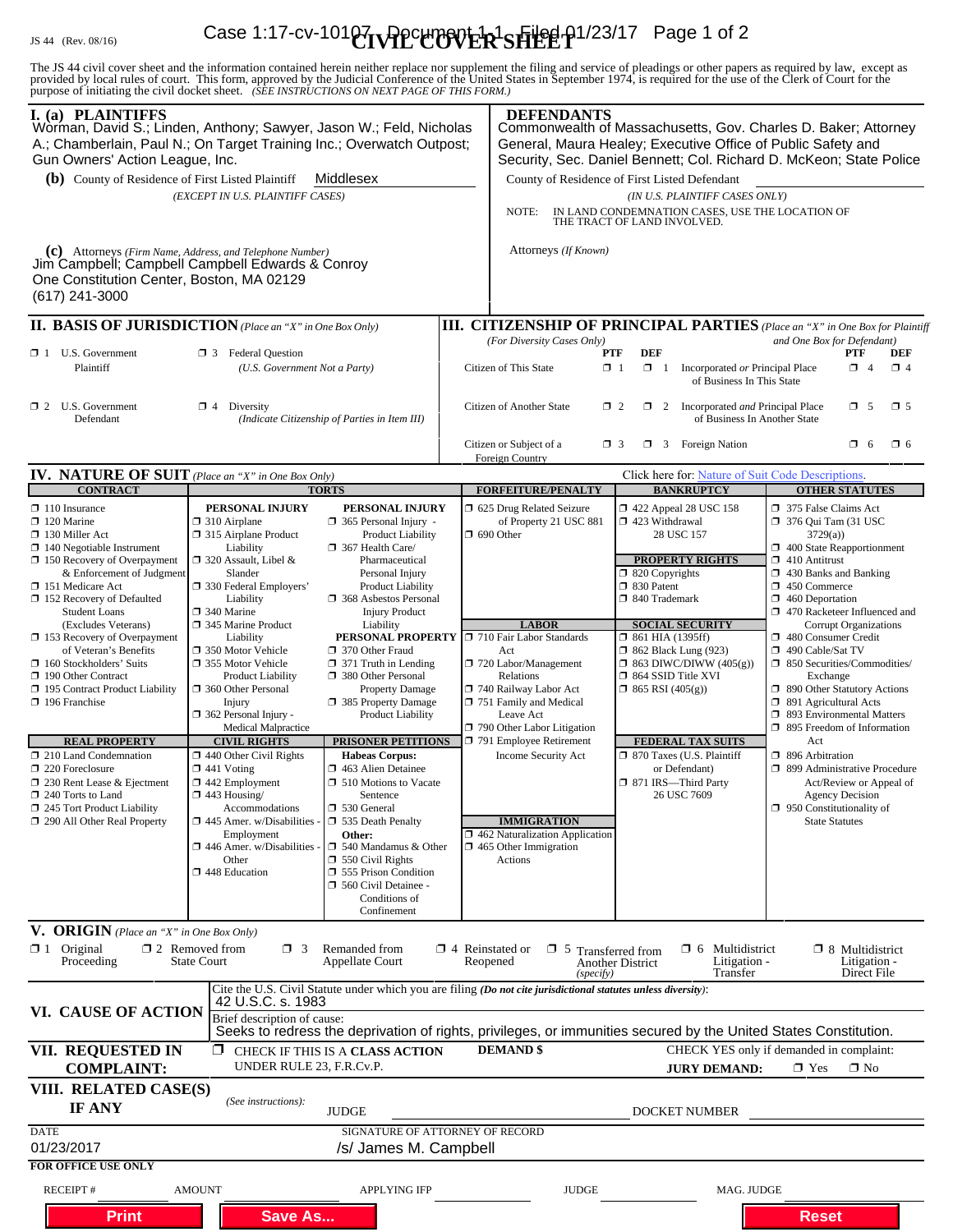## **INSTRUCTIONS FOR ATTORNEYS COMPLETING CIVIL COVER SHEET FORM JS 44**

Authority For Civil Cover Sheet

The JS 44 civil cover sheet and the information contained herein neither replaces nor supplements the filings and service of pleading or other papers as required by law, except as provided by local rules of court. This form, approved by the Judicial Conference of the United States in September 1974, is required for the use of the Clerk of Court for the purpose of initiating the civil docket sheet. Consequently, a civil cover sheet is submitted to the Clerk of Court for each civil complaint filed. The attorney filing a case should complete the form as follows:

- **I.(a)** Plaintiffs-Defendants. Enter names (last, first, middle initial) of plaintiff and defendant. If the plaintiff or defendant is a government agency, use only the full name or standard abbreviations. If the plaintiff or defendant is an official within a government agency, identify first the agency and then the official, giving both name and title.
- **(b) County of Residence.** For each civil case filed, except U.S. plaintiff cases, enter the name of the county where the first listed plaintiff resides at the time of filing. In U.S. plaintiff cases, enter the name of the county in which the first listed defendant resides at the time of filing. (NOTE: In land condemnation cases, the county of residence of the "defendant" is the location of the tract of land involved.)
- **(c) Attorneys.** Enter the firm name, address, telephone number, and attorney of record. If there are several attorneys, list them on an attachment, noting in this section "(see attachment)".

**II. Jurisdiction.** The basis of jurisdiction is set forth under Rule 8(a), F.R.Cv.P., which requires that jurisdictions be shown in pleadings. Place an "X" in one of the boxes. If there is more than one basis of jurisdiction, precedence is given in the order shown below. United States plaintiff. (1) Jurisdiction based on 28 U.S.C. 1345 and 1348. Suits by agencies and officers of the United States are included here. United States defendant. (2) When the plaintiff is suing the United States, its officers or agencies, place an "X" in this box.

Federal question. (3) This refers to suits under 28 U.S.C. 1331, where jurisdiction arises under the Constitution of the United States, an amendment to the Constitution, an act of Congress or a treaty of the United States. In cases where the U.S. is a party, the U.S. plaintiff or defendant code takes precedence, and box 1 or 2 should be marked.

Diversity of citizenship. (4) This refers to suits under 28 U.S.C. 1332, where parties are citizens of different states. When Box 4 is checked, the citizenship of the different parties must be checked**.** (See Section III below**; NOTE: federal question actions take precedence over diversity cases.**)

- **III. Residence (citizenship) of Principal Parties.** This section of the JS 44 is to be completed if diversity of citizenship was indicated above. Mark this section for each principal party.
- **IV.** Nature of Suit. Place an "X" in the appropriate box. If there are multiple nature of suit codes associated with the case, pick the nature of suit code that is most applicable. Click here for: Nature of Suit Code Descriptions.
- **V. Origin.** Place an "X" in one of the seven boxes.

Original Proceedings. (1) Cases which originate in the United States district courts.

Removed from State Court. (2) Proceedings initiated in state courts may be removed to the district courts under Title 28 U.S.C., Section 1441. When the petition for removal is granted, check this box.

Remanded from Appellate Court. (3) Check this box for cases remanded to the district court for further action. Use the date of remand as the filing date.

Reinstated or Reopened. (4) Check this box for cases reinstated or reopened in the district court. Use the reopening date as the filing date. Transferred from Another District. (5) For cases transferred under Title 28 U.S.C. Section 1404(a). Do not use this for within district transfers or multidistrict litigation transfers.

Multidistrict Litigation – Transfer. (6) Check this box when a multidistrict case is transferred into the district under authority of Title 28 U.S.C. Section 1407.

Multidistrict Litigation – Direct File. (8) Check this box when a multidistrict case is filed in the same district as the Master MDL docket. **PLEASE NOTE THAT THERE IS NOT AN ORIGIN CODE 7.** Origin Code 7 was used for historical records and is no longer relevant due to changes in statue.

- **VI. Cause of Action.** Report the civil statute directly related to the cause of action and give a brief description of the cause. **Do not cite jurisdictional statutes unless diversity.** Example: U.S. Civil Statute: 47 USC 553 Brief Description: Unauthorized reception of cable service
- **VII. Requested in Complaint.** Class Action. Place an "X" in this box if you are filing a class action under Rule 23, F.R.Cv.P. Demand. In this space enter the actual dollar amount being demanded or indicate other demand, such as a preliminary injunction. Jury Demand. Check the appropriate box to indicate whether or not a jury is being demanded.
- **VIII. Related Cases.** This section of the JS 44 is used to reference related pending cases, if any. If there are related pending cases, insert the docket numbers and the corresponding judge names for such cases.

**Date and Attorney Signature.** Date and sign the civil cover sheet.